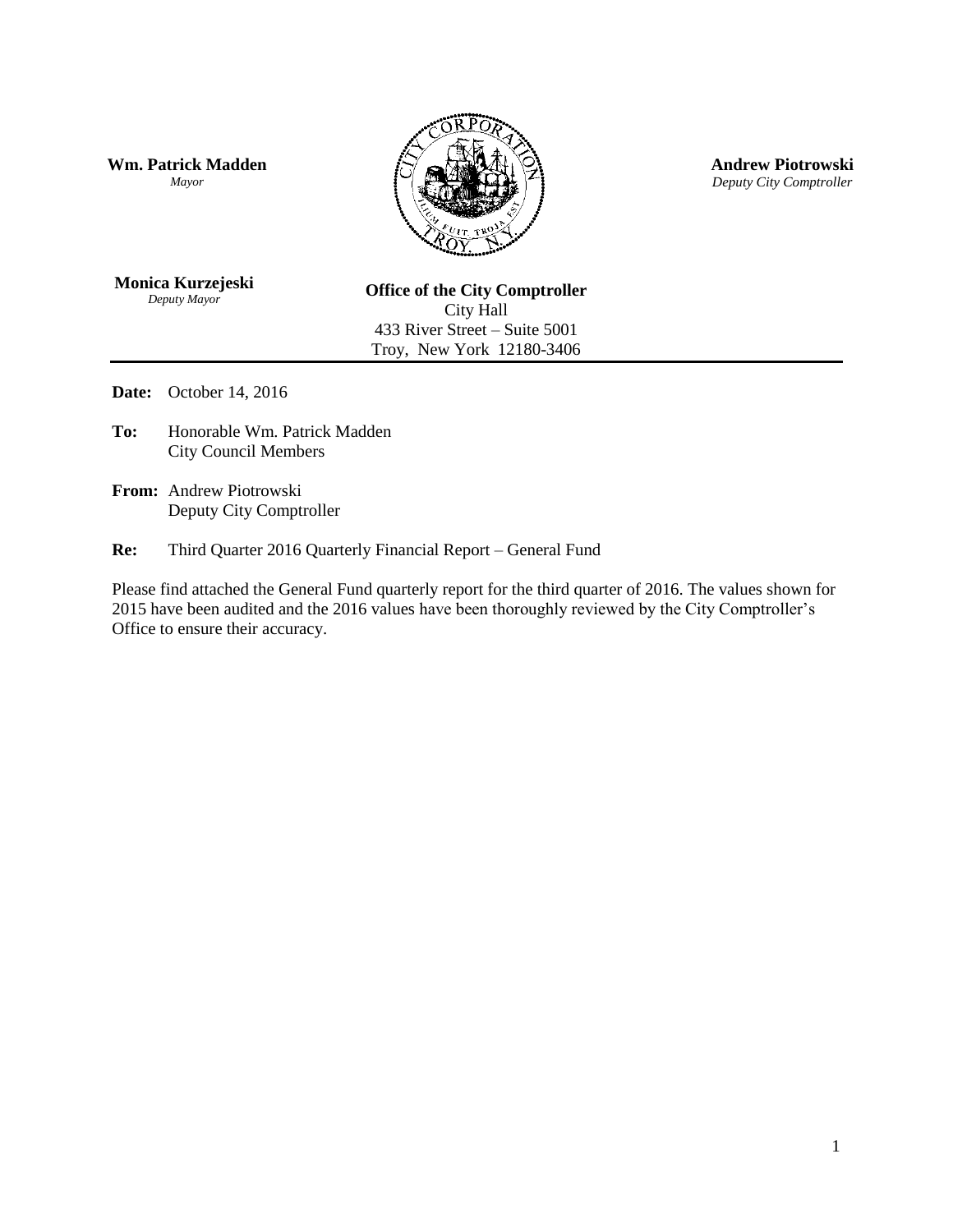#### **Part I – Revenues**

| The chart below depicts the status of the revenues within the General Fund as of September 30, 2016. We |
|---------------------------------------------------------------------------------------------------------|
| have broken out the revenues by functional type as they are shown in the 2016 budget.                   |

| <b>General Fund Revenues</b>             |            |            |            |           |             |             |                |            |  |
|------------------------------------------|------------|------------|------------|-----------|-------------|-------------|----------------|------------|--|
|                                          |            |            |            |           |             |             |                |            |  |
| Revenue                                  | 09/30/2016 | 09/30/2015 | \$ Change  | % Change  | 2016 Actual | 2016 Budget | \$ Diff        | % Achieved |  |
| Real Property Taxes                      | 20,055,297 | 18,858,610 | 1,196,688  | 6.35%     | 20,055,297  | 20,582,598  | (527, 301)     | 97.44%     |  |
| Local Sources                            | 9,820,995  | 9,888,713  | (67, 718)  | $-0.68%$  | 9,820,995   | 19,261,000  | (9,440,005)    | 50.99%     |  |
| General Government Support               | 192,014    | 142,648    | 49,366     | 34.61%    | 192,014     | 326,982     | (134, 968)     | 58.72%     |  |
| Public Safety                            | 457,160    | 345,293    | 111,867    | 32.40%    | 457,160     | 472,000     | (14, 840)      | 96.86%     |  |
| Health                                   | 1,406,535  | 1,199,974  | 206,560    | 17.21%    | 1,406,535   | 1,775,000   | (368, 465)     | 79.24%     |  |
| Transportation                           | 524,444    | 500,254    | 24,190     | 4.84%     | 524,444     | 690,000     | (165, 556)     | 76.01%     |  |
| Recreation                               | 1,165,543  | 1,131,466  | 34,076     | 3.01%     | 1,165,543   | 1,413,000   | (247, 457)     | 82.49%     |  |
| Home & Community Services                | 517,314    | 574,538    | (57, 224)  | $-9.96%$  | 517,314     | 550,000     | (32, 686)      | 94.06%     |  |
| Intergovernmental Charges                | 41,600     | 61,864     | (20, 265)  | $-32.76%$ | 41,600      | 263,230     | (221, 630)     | 15.80%     |  |
| Use Of Money & Property                  | 10,855     | 16,971     | (6, 116)   | $-36.04%$ | 10,855      | 55,000      | (44, 145)      | 19.74%     |  |
| Licenses & Permits                       | 783,861    | 576,425    | 207,437    | 35.99%    | 783,861     | 616,000     | 167,861        | 127.25%    |  |
| Fines & Forfeitures                      | 1,049,873  | 802,226    | 247,647    | 30.87%    | 1,049,873   | 1,228,500   | (178, 627)     | 85.46%     |  |
| Sale Of Property & Compensation For Loss | 5,919      | 9,392      | (3, 473)   | $-36.98%$ | 5,919       | 1,180,000   | (1, 174, 081)  | 0.50%      |  |
| Miscellaneous                            | 1,394,492  | 1,162,818  | 231,674    | 19.92%    | 1,394,492   | 1,403,500   | (9,008)        | 99.36%     |  |
| <b>Interfund Revenues</b>                | 1,048,572  | 1,061,338  | (12, 766)  | $-1.20%$  | 1,048,572   | 1,771,418   | (722, 846)     | 59.19%     |  |
| State Aid                                | 956,570    | 1,020,796  | (64, 226)  | $-6.29%$  | 956,570     | 12,827,875  | (11, 871, 305) | 7.46%      |  |
| Federal Aid                              | 447,317    | 718,749    | (271, 432) | -37.76%   | 447,317     | 2,053,670   | (1,606,353)    | 21.78%     |  |
| <b>Intrafund Revenues</b>                |            |            |            |           |             | 2,222,000   | (2,222,000)    | 0.00%      |  |
| Appropriated Fund Balance                | 60,118     | 126,511    | (66, 393)  | -52.48%   | 60,118      | 60,118      |                | 100.00%    |  |
| Total                                    | 39,938,478 | 38,198,587 | 1,739,891  | 4.55%     | 39,938,478  | 68,751,891  | (28, 813, 413) | 58.09%     |  |

#### **1. Real Property Taxes**

Total revenues represented for 2015 and 2016 are the actual tax collections received in the first nine months of each of the years. Total collections for 2016 were \$20,055,297, which represents 94.21% of the 2016 total required tax levy. In comparison collections in 2015 were \$18,858,610, which is 93.07% of the 2015 total required tax levy. As installment payments for property taxes are due in January and July the City Comptroller's Office does not anticipate this total to increase significantly prior to the end of the 2016 fiscal year. It should be noted however that our office has tracked and sent out delinquency letters on a more frequent basis this year.

#### **2. Local Sources**

Revenue from Local Sources totaled \$9,820,995 at the end of the third quarter in 2016, which is 50.99% of the 2016 budgeted total. The cause for a low percentage of the budget being recognized is attributable to seasonality. The primary revenue in this category is sales tax collections, which the City has received only two payments for in 2016 as has been the case historically. The next payment that will be recognized in 2016 is in December and the final in March as the quarters for sales tax are not the same as the City's fiscal year. There is also seasonality implication in franchise tax revenue which will be recognized twice during the fourth quarter of 2016.

The total in 2015 was \$9,888,713 leading to a decrease of \$67,718 or 0.68%. The decrease is caused by a decline in both sales tax and utilities gross receipts tax in 2016. Sales tax revenue declining is consistent with the pattern being experienced by all municipalities statewide.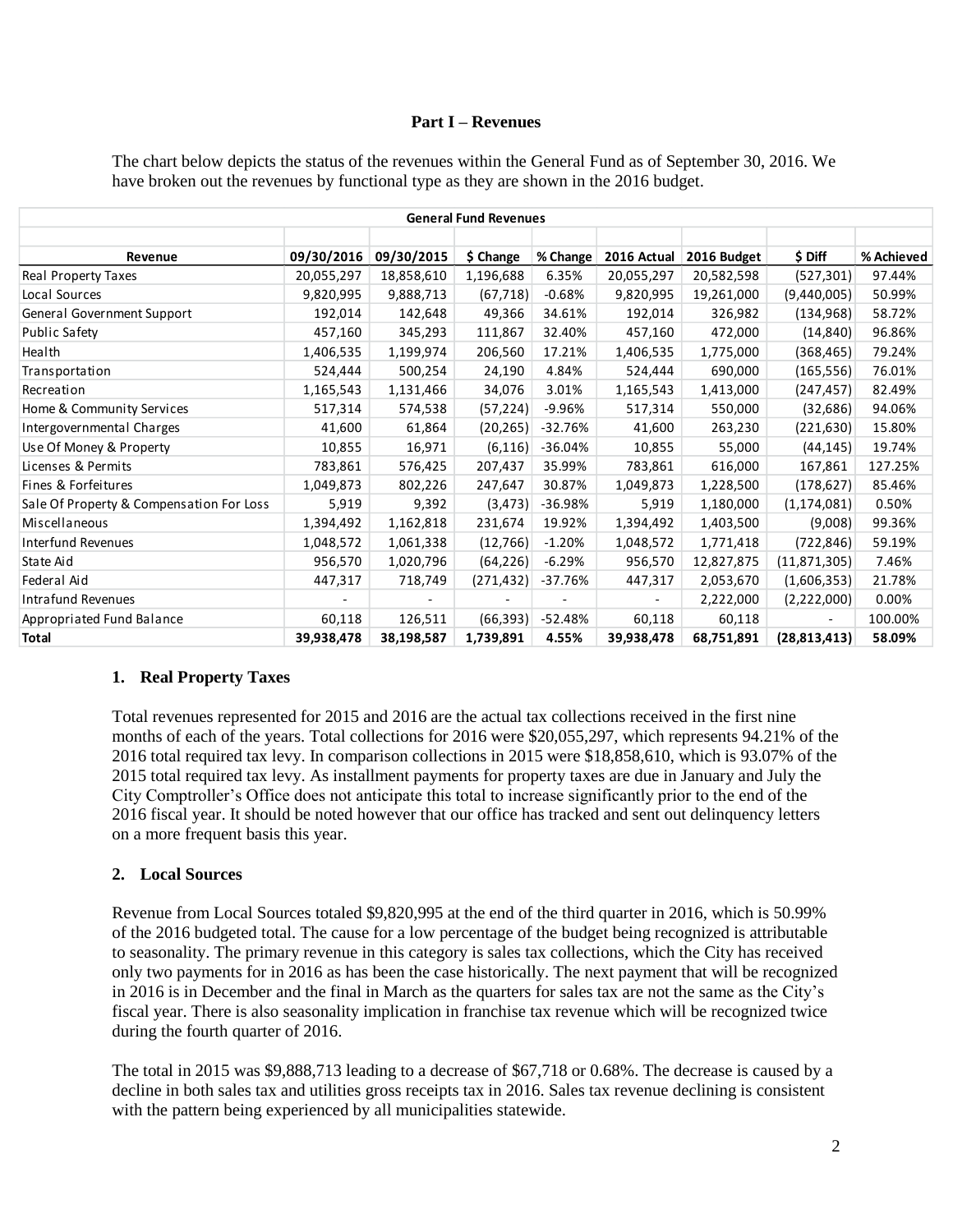### **3. General Government Support**

Revenues within the General Government Support category totaled \$192,014 as of September 30, 2016, which is 58.72% of the 2016 budget. Several of the revenues, such as Corporation Counsel Fees, are recognized in the fourth quarter during the year end reconciliation which is why a low percentage of the budget has been recognized in comparison to where the City is in the fiscal year.

Revenues have increased by 34.61%, or \$49,366, when compared to the 2015 nine month total of \$142,648. There has been an increase in collection fees for delinquent Troy School District delinquent taxes by the City. Once the delinquent file is sent by the school district to the City for collection an additional fee is added for processing by the City. Collections for delinquent school taxes have increased during 2016, thus creating the increase in revenues.

## **4. Public Safety**

Public Safety revenues totaled \$457,160 at the end of the third quarter, which is 96.86% of the 2016 budget. These revenues have also increased by \$111,867, or 32.40%, when compared to the results from the first nine months of 2015. The increase is directly caused by a significant increase the vacant building fee collections in 2016, as this is the primary revenue source within this category. This category is also impacted by seasonality due to the vacant building fee being collected primarily during the first three months of a fiscal year.

# **5. Health**

Health revenues totaled \$1,406,535 as of September 30, 2016 which represents 79.24% of the 2016 budget. Revenues from ambulance services and collections made by the City's third party collection company are the primary source within this category. Revenues have increased by \$206,560, or 17.21%, when compared to the nine month total of 2015. In prior reports the increases have been caused by the transition in 2015 to the new billing company, but after reviewing the revenues as of September  $30<sup>th</sup>$  the increase is also from increased collections being made and the increase in charges for City ambulance services along with the transition period in 2015.

## **6. Transportation**

Revenues from Transportation totaled \$524,444 as of September 30, 2016, which is 76.01% of the 2016 budgeted total. Revenues have increased by \$24,190, or 4.84%, from the nine month total of 2015. An increase in both parking garage permits and on-street parking meters has created the increase in the total revenue.

## **7. Recreation**

Recreation revenues were \$1,165,543 at the end of the third quarter, which is an increase of \$34,076 or 3.01% when compared to 2015. The 2016 total represents 82.49% of the 2016 budgeted total. The increase is directly attributable to an increase in golf fee and cart revenues in 2016. The summer conditions, along with the mild winter allowed the course to be opened earlier; therefore, allowing for more opportunity and interest in using the golf course. In 2015 the course needed significant repairs to be made in order for the course to be fully playable due to the harsh winter conditions.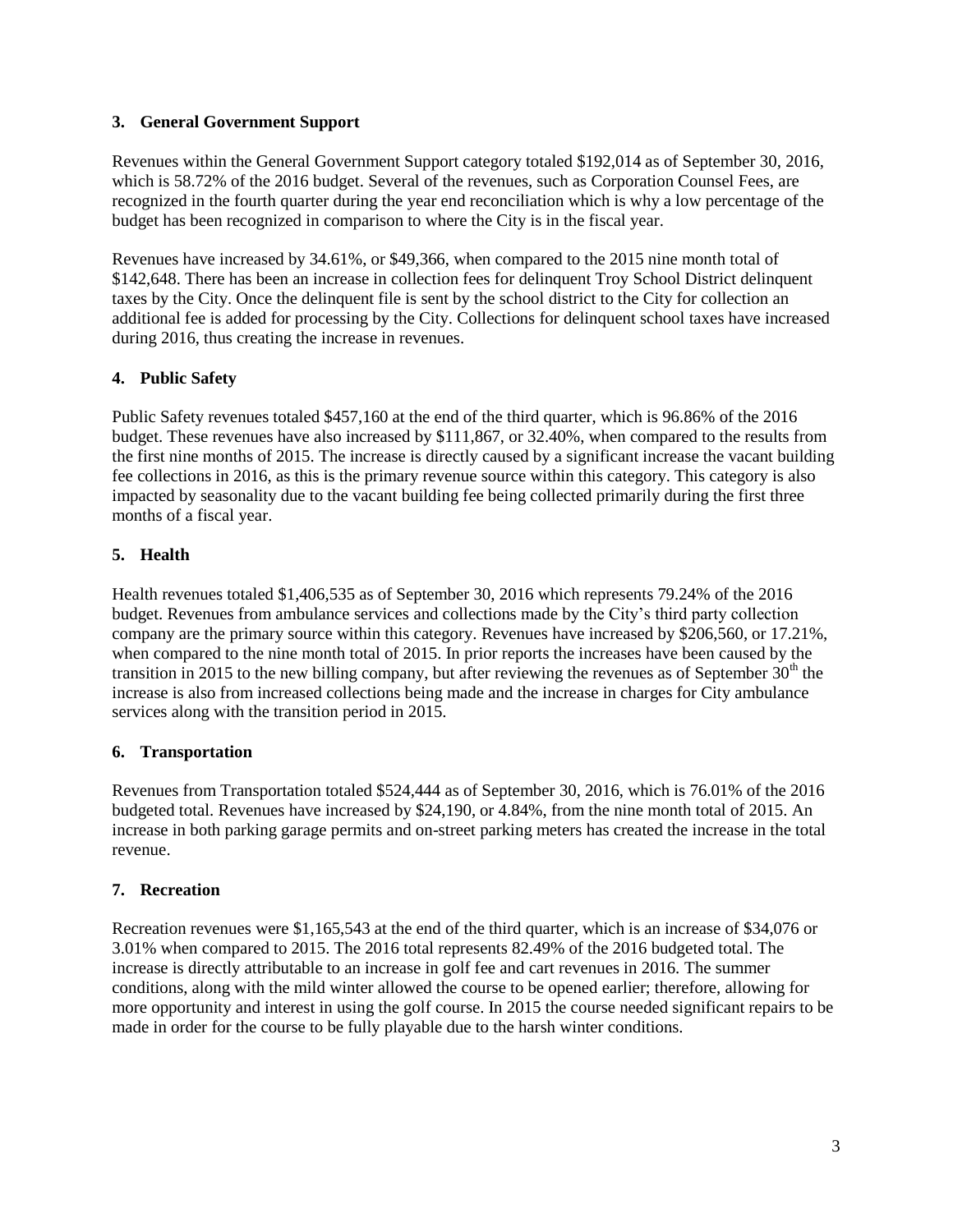#### **8. Home & Community Services**

Revenues from Home & Community Services are made primarily of recycling bill collections throughout a fiscal year. The nine month total in 2016 is \$517,314, or 94.06% of the 2016 budget. This is a decrease however from 2015, of \$57,224 or 9.96%, when the total was \$574,538. The City Comptroller's Office has reviewed this thoroughly in both the second and third quarters with a conclusion of collections are down for these bills within the City. The City has sent out delinquent letters consistently throughout the year for the unpaid bills and it has been monitored. It should be noted that all unpaid bills will be levied onto the 2017 property tax bills.

## **9. Intergovernmental Charges**

Revenues from Intergovernmental Charges were \$41,600 as of September 30, 2016, which is 15.80% of the 2016 budgeted total. When compared to the 2015 total of \$61,864, the total has decreased \$20,265 or 32.76%. A significant amount of the revenues are recognized during the fourth quarter of the fiscal year, for example the payment by the Troy Industrial Development Authority to the City for services rendered by the City.

## **10. Use Of Money & Property**

Use of Money and Property revenues were \$10,855 at the end of the third quarter in 2016, which is 19.74% of the 2016 budgeted total. This is a decrease, when compared to the third quarter total of \$16,971 in 2015, of \$6,116 or 36.04%. The decrease is attributable to the decrease in the amount of rental revenue received from vendors using city property. It should be noted that this revenue will increase significantly in the fourth quarter when revenues are realized, which is an example of the seasonality implications that exist throughout the fiscal year for revenue recognition.

# **11. Licenses & Permits**

Revenues from Licenses and Permits totaled \$783,861 as of September 30, 2016, an increase of \$207,437 or 35.99% from the third quarter total of 2015. This total is 127.25% of the 2016 budgeted amount. The direct cause for the increase and exceeding the expected total revenues is caused by building permits. Total building permits in 2016 are \$739,725 whereas in 2015 the total was \$536,252.

## **12. Fines & Forfeitures**

Fines and Forfeitures totaled \$1,049,873 as of September 30, 2016, which is 85.46% of the 2016 budget. This is also an increase of \$247,647, or 30.87%, when compared to the nine month total in 2015 of \$802,226. The cause for both the increase and high percentage of budget recognized is caused by an increase in parking ticket collection. This is attributable to both the amnesty program conducted during the second quarter of 2016 for delinquent tickets, but also to the efforts of the third party collection company that has been contracted with.

## **13. Sale Of Property & Compensation For Loss**

With the sale of One Monument Square and the Scolite site not being recognized thus far in 2016, revenues in this category total only \$5,919 at the end of the third quarter, which is 0.50% of the 2016 budget. The 2015 total was \$9,392 resulting in a decrease of \$3,473 or 36.98%. The City does not expect to sell either piece of property in 2016, which will create a shortfall within this revenue category.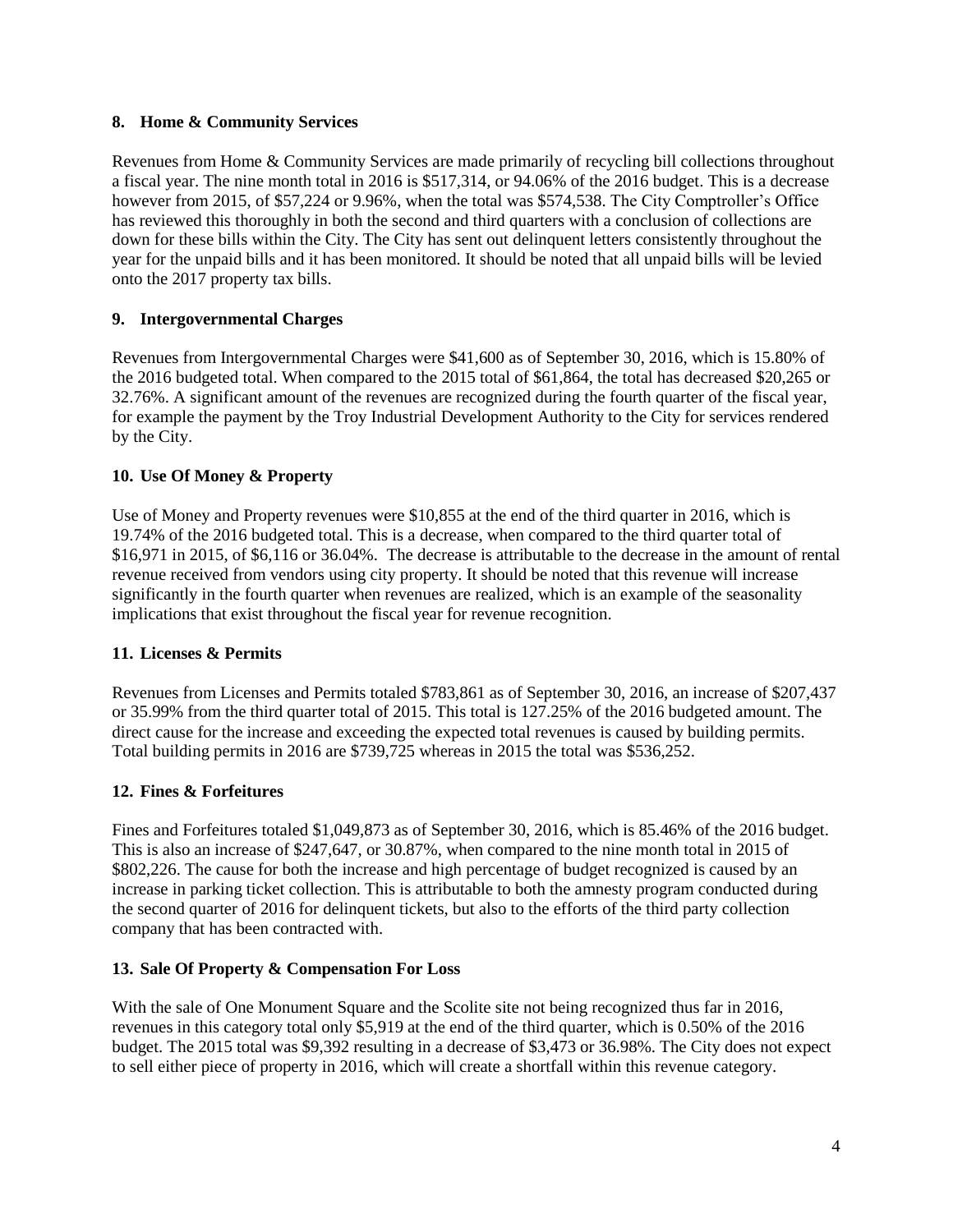#### **14. Miscellaneous**

Miscellaneous revenues totaled \$1,394,492 at the end of the third quarter in 2016, which is 99.36% of the 2016 budgeted total. In comparison to 2015, this is an increase of \$231,674, or 19.92%. The two major revenues that encompass this revenue grouping in 2016 are employee contributions to the City's health insurance plan and the settlement with Sam Judge for 1776 Sixth Avenue.

## **15. Interfund Revenues**

Interfund revenues totaled \$1,048,572, which is a decrease of \$12,766 or 1.20% when compared to the first nine months of 2015. The cause for this decrease was in the amount due from the Special Grants Fund for the CDBG program. The other revenues come from the Water and Sewer Funds as payments for services rendered by the General Fund to each of the funds.

The 2016 total represents 59.19% of the amount budgeted, but will increase during the fourth quarter as revenues are recognized for CDBG and the remainder due from the Water and Sewer Funds is recognized.

### **16. State Aid**

Revenues from State Aid totaled \$956,570, a decrease of \$64,226 from the 2015 total of \$1,020,796. Only 7.46% of the 2016 budget has been recognized through the first nine months of 2016 due to seasonality. The primary revenue in this category is the revenue sharing provided to municipalities by New York State, which is received in the middle of December of each fiscal year.

### **17. Federal Aid**

Federal Aid revenues totaled \$447,317 as of September  $30<sup>th</sup>$ , which is 21.78% of the 2016 budget. The nine month 2015 total was \$718,749 leading to a decrease of \$271,432 or 37.76% when compared to the 2016 total. The decrease is caused by a FEMA reimbursement for General Fund costs from Hurricane Irene reconstruction received during 2015. This project is now contained within the Capital Projects Fund, therefore all reimbursements are recorded within that fund.

#### **18. Intrafund Revenues**

Intrafund revenues represent the amount of profits to be transferred from the Water Fund to the General Fund. This transfer will be made during the fourth quarter of 2016 as it has been done historically.

#### **19. Appropriated Fund Balance**

The total as of September 30, 2016 is \$60,118 whereas in 2015 the total was \$126,511. The revenues represented within this category are for encumbrances for goods and services within the General Fund. The City Purchasing Agent reviews all encumbrances for timeliness and accuracy quarterly.

#### **Conclusion**

Revenues in the General Fund as of September 30, 2016 were \$39,938,478, which is 58.09% of the 2016 budget. Seasonality, as it has all fiscal year, plays an important component in analyzing the quarterly totals. Revenues such as sales tax and state aid are major components of the City's revenue structure encompassing 40.98% of the budget but are primarily not recognized until the fourth quarter of the fiscal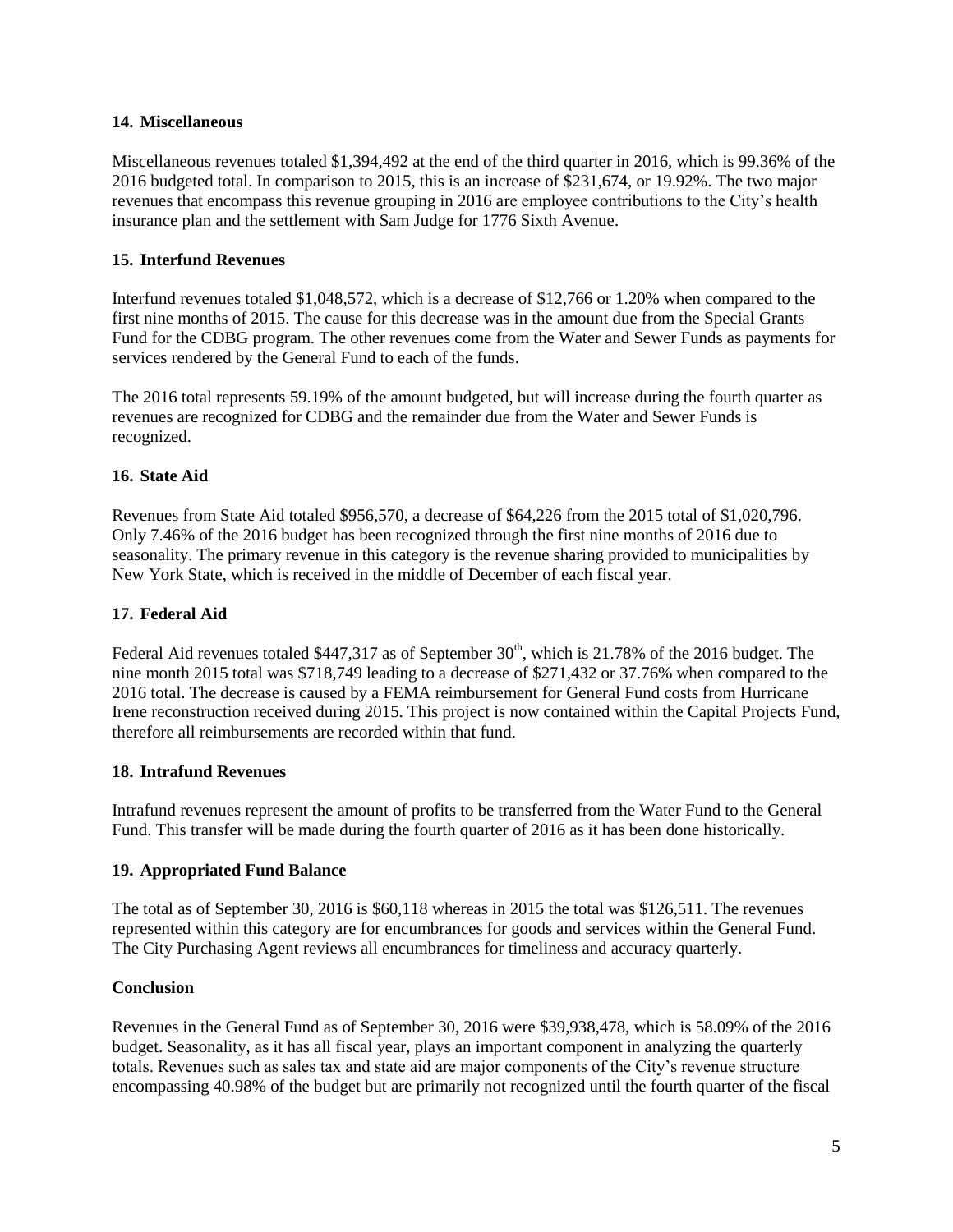year. As the report illustrates however the fee revenues within the City, for example Licenses and Permits and Fines  $\&$  Forfeitures, have both been recognized at levels higher than anticipated through nine months.

When comparing the 2016 total to that of 2015, \$38,198,587, revenues have increased \$1,739,891 or 4.55%. While the majority of this increase is created via property taxes there have been other revenues in the City that have increased significantly causing this increase. The City Comptroller's Office will monitor these revenues throughout the fourth quarter to verify they will continue to exceed the 2015 actual totals.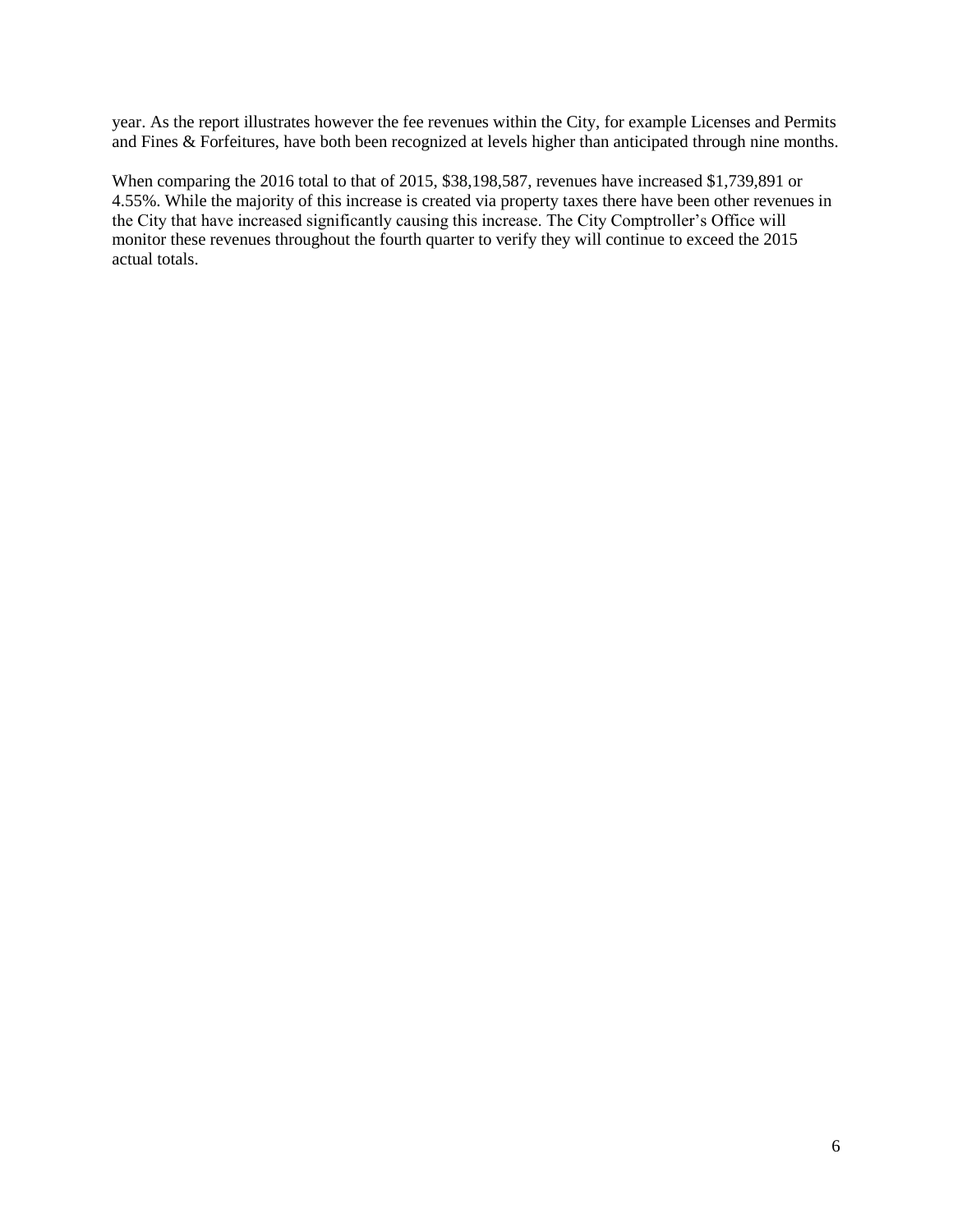# **Part II – Expenditures**

The chart below shows expenditure information in the General Fund as of September 30, 2016, comparing the results to the third quarter of 2015 and to the 2016 budget. All expenditure totals represent payments made along with encumbrances for future purchases.

|                                 |            |            | <b>General Fund Expenditures</b> |                          |             |             |            |            |
|---------------------------------|------------|------------|----------------------------------|--------------------------|-------------|-------------|------------|------------|
| Expenditure                     | 09/30/2016 | 09/30/2015 | \$ Change                        | % Change                 | 2016 Actual | 2016 Budget | \$ Rem     | % Expended |
| Code 1 - Salaries               |            |            |                                  |                          |             |             |            |            |
| Permanent Salaries              | 16,536,067 | 16,887,873 | (351, 806)                       | $-2.08%$                 | 16,536,067  | 23,376,929  | 6,840,862  | 70.74%     |
| <b>Temporary Salaries</b>       | 581,666    | 686,378    | (104, 712)                       | $-15.26%$                | 581,666     | 791,725     | 210,059    | 73.47%     |
| Overtime                        | 189,875    | 391,345    | (201, 470)                       | $-51.48%$                | 189,875     | 383,500     | 193,625    | 49.51%     |
| Overtime - Police               | 648,763    | 586,181    | 62,582                           | 10.68%                   | 648,763     | 930,635     | 281,872    | 69.71%     |
| Overtime - Fire                 | 1,004,650  | 725,799    | 278,851                          | 38.42%                   | 1,004,650   | 1,028,530   | 23,880     | 97.68%     |
| Overtime - Public Safety Grants | 48,319     | 421,672    | (373, 354)                       | $-88.54%$                | 48,319      | 352,986     | 304,667    | 13.69%     |
| Misc. Other                     | 637,799    | 610,009    | 27,790                           | 4.56%                    | 637,799     | 2,112,944   | 1,475,145  | 30.19%     |
| <b>Total Code 1</b>             | 19,647,140 | 20,309,258 | (662, 118)                       | $-3.26%$                 | 19,647,140  | 28,977,249  | 9,330,109  | 67.80%     |
| Code 2 - Equipment              | 129,985    | 35,025     | 94,960                           | 271.12%                  | 129,985     | 271,764     | 141,779    | 47.83%     |
|                                 |            |            |                                  |                          |             |             |            |            |
| Code 3 - Materials & Supplies   | 1,464,959  | 1,977,500  | (512, 542)                       | $-25.92%$                | 1,464,959   | 2,365,046   | 900,087    | 61.94%     |
| Code 4 - Contractual Services   |            |            |                                  |                          |             |             |            |            |
| Utilities                       | 1,545,185  | 1,717,551  | (172, 366)                       | $-10.04%$                | 1,545,185   | 2,411,175   | 865,990    | 64.08%     |
| Postage                         | 20,307     | 30,667     | (10, 360)                        | $-33.78%$                | 20,307      | 58,950      | 38,643     | 34.45%     |
| Printing & Advertising          | 41,242     | 40,868     | 375                              | 0.92%                    | 41,242      | 77,747      | 36,504     | 53.05%     |
| Repairs & Rentals               | 1,539,876  | 1,587,558  | (47, 681)                        | $-3.00%$                 | 1,539,876   | 2,017,813   | 477,937    | 76.31%     |
| Insurance                       | 302,605    | 293,061    | 9,544                            | 3.26%                    | 302,605     | 315,000     | 12,395     | 96.07%     |
| Dues                            | 27,427     | 22,035     | 5,392                            | 24.47%                   | 27,427      | 30,260      | 2,833      | 90.64%     |
| Consultant Services             | 1,216,009  | 1,332,149  | (116, 140)                       | $-8.72%$                 | 1,216,009   | 1,910,413   | 694,404    | 63.65%     |
| Training                        | 119,313    | 104,703    | 14,610                           | 13.95%                   | 119,313     | 222,032     | 102,719    | 53.74%     |
| Travel                          | 10,311     | 8,611      | 1,700                            | 19.74%                   | 10,311      | 18,650      | 8,339      | 55.29%     |
| Judgements & Claims             | 37,455     | 191,617    | (154, 162)                       | $-80.45%$                | 37,455      | 200,000     | 162,545    | 18.73%     |
| Contingencies                   |            |            |                                  |                          |             | 387,579     | 387,579    | 0.00%      |
| Uniforms                        | 141,605    | 103,859    | 37,746                           | 36.34%                   | 141,605     | 212,432     | 70,827     | 66.66%     |
| Medical Expenses                | 38,638     | 4,853      | 33,785                           | 696.23%                  | 38,638      | 44,700      | 6,062      | 86.44%     |
| Misc. Other                     | 42,566     | 47,851     | (5, 285)                         | $-11.04%$                | 42,566      | 46,100      | 3,534      | 92.33%     |
| <b>Total Code 4</b>             | 5,082,539  | 5,485,382  | (402, 842)                       | $-7.34%$                 | 5,082,539   | 7,952,851   | 2,870,311  | 63.91%     |
| Code 6/7 - Debt Service         | 6,743,592  | 6,451,431  | 292,161                          | 4.53%                    | 6,743,592   | 6,742,802   | (790)      | 100.01%    |
| Code 8 - Benefits               |            |            |                                  |                          |             |             |            |            |
| Pension                         | 1,670,380  | 8,712      | 1,661,668                        | 19073.32%                | 1,670,380   | 6,537,887   | 4,867,507  | 25.55%     |
| Healthcare                      | 8,671,530  | 8,006,681  | 664,849                          | 8.30%                    | 8,671,530   | 11,789,458  | 3,117,928  | 73.55%     |
| Dental                          | 453,762    | 428,425    | 25,337                           | 5.91%                    | 453,762     | 604,550     | 150,788    | 75.06%     |
| Social Security                 | 1,434,215  | 1,498,538  | (64, 323)                        | $-4.29%$                 | 1,434,215   | 2,198,863   | 764,648    | 65.23%     |
| Worker's Compensation           | 159,173    | 221,137    | (61, 964)                        | $-28.02%$                | 159,173     | 244,000     | 84,827     | 65.23%     |
| <b>Total Code 8</b>             | 12,389,059 | 10,163,493 | 2,225,566                        | 21.90%                   | 12,389,059  | 21,374,758  | 8,985,699  | 57.96%     |
|                                 |            |            |                                  |                          |             |             |            |            |
| Code 9 - Interfund Transfers    | 995,747    | 37,893     | 957,854                          | $\overline{\phantom{a}}$ | 995,747     | 1,067,421   | 71,674     | 93.29%     |
|                                 |            |            |                                  |                          |             |             |            |            |
| <b>Grand Total</b>              | 46,453,022 | 44,459,983 | 1,993,039                        | 4.48%                    | 46,453,022  | 68,751,891  | 22,298,869 | 67.57%     |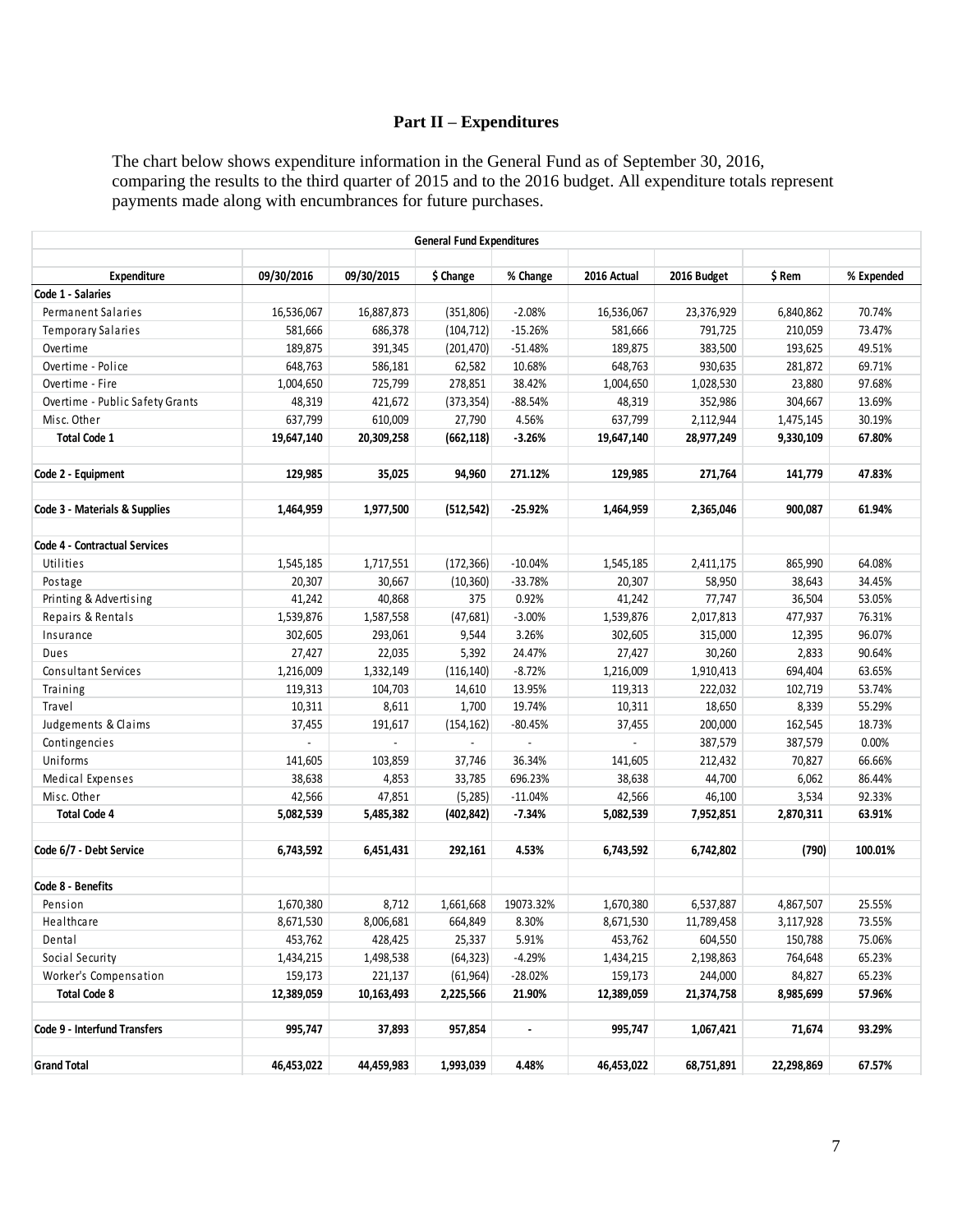#### **1. Code 1 – Salaries**

.

Total direct salary costs totaled \$19,647,140 as of September 30, 2016, or 67.80% of the 2016 budgeted total of \$28,977,249. This 2016 total is an overall decrease of \$662,118 from the 2015 third quarter total

Permanent salaries have decreased by 2.08% or approximately \$350,000 with a total of \$16,536,067 at the end of the third quarter. The primary cause for this decrease, and also why only 70.74% of the 2016 budgeted total has been recognized, is attributable to the number of open positions that have been left vacant within various City departments.

Overtime costs totaled \$189,875 as of September 30, 2016 which is 49.51% of the 2016 budgeted total. When compared to the nine month results of 2015 the 2016 total represents a decrease of \$201,470 or 51.48%. This overtime represents all General Fund overtime with the exception of the Fire Department, Police Department and overtime related to grants. The cause of this decrease is due to the mild winter and the lack of snow plowing that was required.



As the chart above illustrates, Police overtime totaled \$648,763 as of September 30, 2016, which is 69.71% of the 2016 budgeted total of \$930,635. This amount is the second highest when looking at the five year span of 2012 through 2016. This is an increase of \$62,582, or 10.68%, from the 2015 third quarter total of \$586,181. The primary cause for this increase is caused by an increase in the number of vacancies in the Police Department from 2015 to 2016. Below please find a table that outlines these vacancies by month.

| <b>Month</b> | 2015 Vacancies | <b>2016 Vacancies</b> | <b>Change</b> |
|--------------|----------------|-----------------------|---------------|
| January      |                |                       | ↩.            |
| February     |                |                       |               |
| March        |                |                       |               |
| April        |                |                       |               |
| May          |                |                       |               |
| June         |                |                       |               |
| July         |                |                       |               |
| August       |                |                       |               |
| September    |                |                       |               |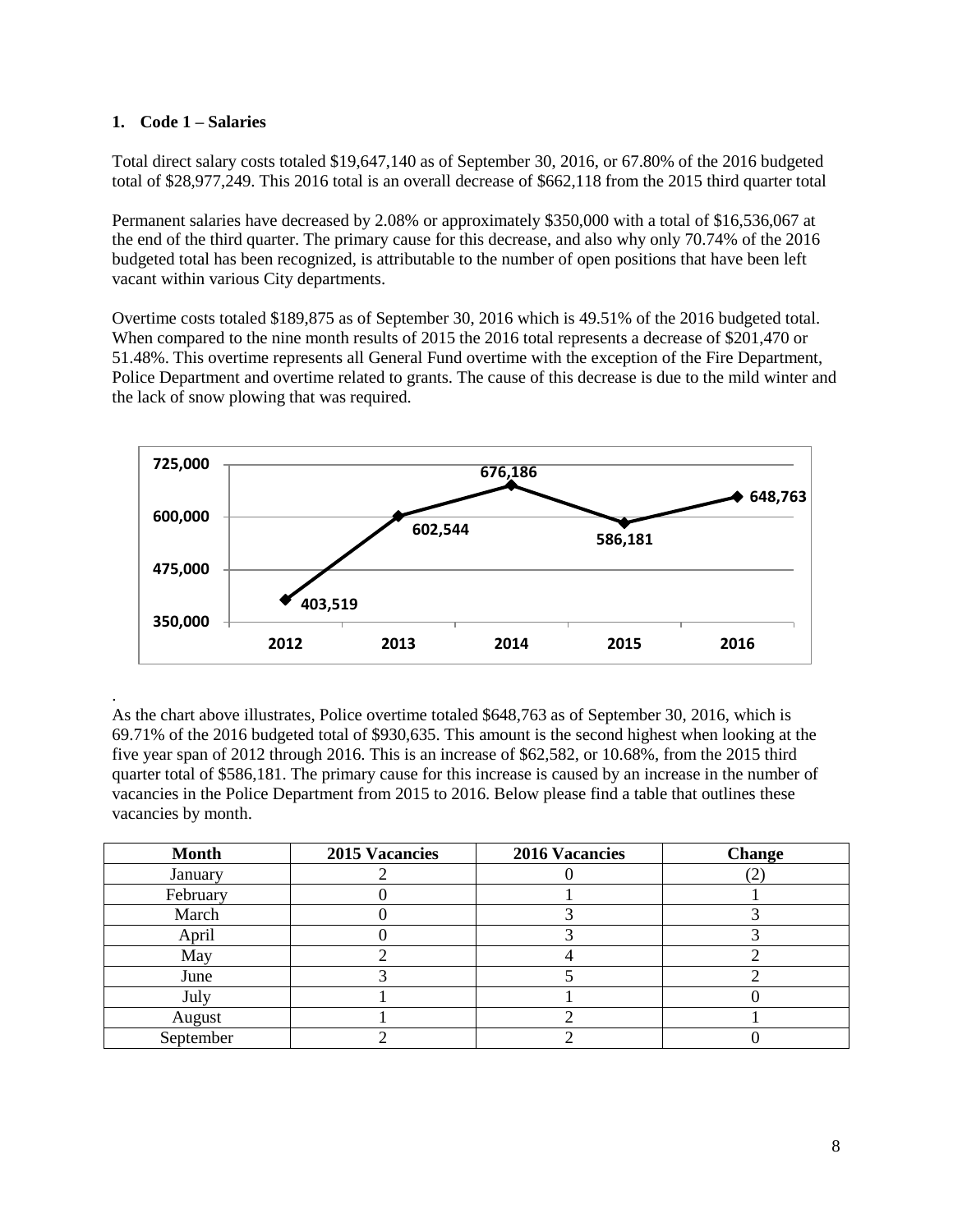As the chart illustrates there were up to five vacancies within the Police Department in the first nine months of 2016, whereas the highest number was three in 2015. With vacancies comes overtime in order for the minimum contractual staffing levels required.

It is also important to note that the overtime historically in the third quarter has been higher than the previous two due to vacations taken within the department and the required backfilling to meet the minimum staffing levels required per the union contract.



The three graphs above illustrates fire overtime and the respective total of minimum manning overtime, regular overtime and the total from 2012 through 2016. As the graphs illustrate the 2016 total as of September  $30<sup>th</sup>$  is the third highest for regular and total overtime, with minimum manning being the second highest in the same timeframe.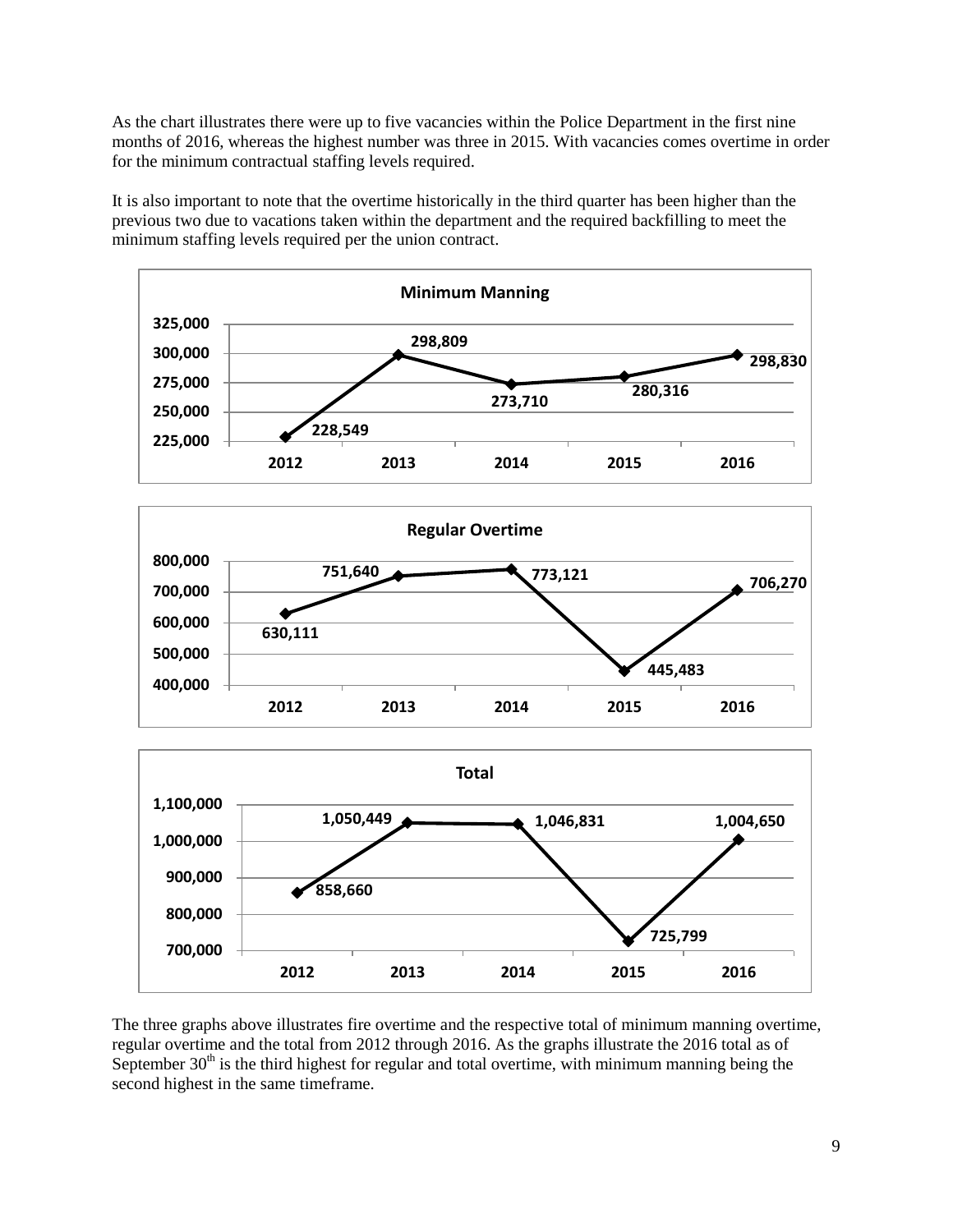It is important to note that minimum manning represents the amount paid to the first firefighter brought back to cover an open vacancy for a shift in the Fire Department. This individual is paid at straight time per the union contract. Regular overtime would then be any other additional staff needed above and beyond the first additional staff member needed.

There are several causes for the increase in overtime from 2015 to 2016 and also why it is the third highest from 2012 through 2016. The primary cause is due to the number of vacancies within the Fire Department during the first nine months of 2016. The table below illustrates the number of vacancies by month in 2015 and 2016.

| <b>Month</b> | <b>2015 Vacancies</b> | <b>2016 Vacancies</b> | <b>Change</b> |
|--------------|-----------------------|-----------------------|---------------|
| January      |                       |                       |               |
| February     |                       |                       |               |
| March        |                       |                       |               |
| April        |                       |                       |               |
| May          |                       |                       |               |
| June         |                       |                       |               |
| July         |                       |                       |               |
| August       |                       |                       | ∽             |
| September    |                       |                       |               |

As the table illustrates, with the exception of August and September, there were more vacancies within the department in 2016 than 2015. Similar to the Police Department, this requires additional staffing needed to meet the minimum manning requirement per the union contract.

# **2. Code 2 – Equipment**

Equipment costs totaled \$129,985 as of September 30, 2016 which when compared to the 2016 budget of \$141,779 equates to 47.83% being expended. Also when compared to the total of \$35,025 from the first nine months of 2015 it leads to an increase of \$94,960, or 271.12%.

In 2016 the General Fund has purchased several pieces of equipment that has created the increase, whereas in 2015 there were not as many purchases. The purchases made this year in the General Fund as of the end of the third quarter were:

- Police Department SUV for the ERT Team
- Fire Department Various equipment items that are reimbursable under a grant
- Purchasing Department Mail machine

# **3. Code 3 – Materials & Supplies**

Expenditures that fall under the Materials & Supplies classification totaled \$1,464,959 at the end of the third quarter in 2016 which is 61.94% of the 2016 budget. When compared to the third quarter total from 2015 of \$1,977,500 it equates to a decrease of approximately \$512,000 or 25.92%. The primary cause for the decrease is due to the minimal amount of salt that was purchased during the first quarter of the fiscal year. It should be noted that this is also why the percentage of budget expended is less than 75%. It should be expected that we will see this amount increase in the final quarter as salt will need to be purchased for the winter months.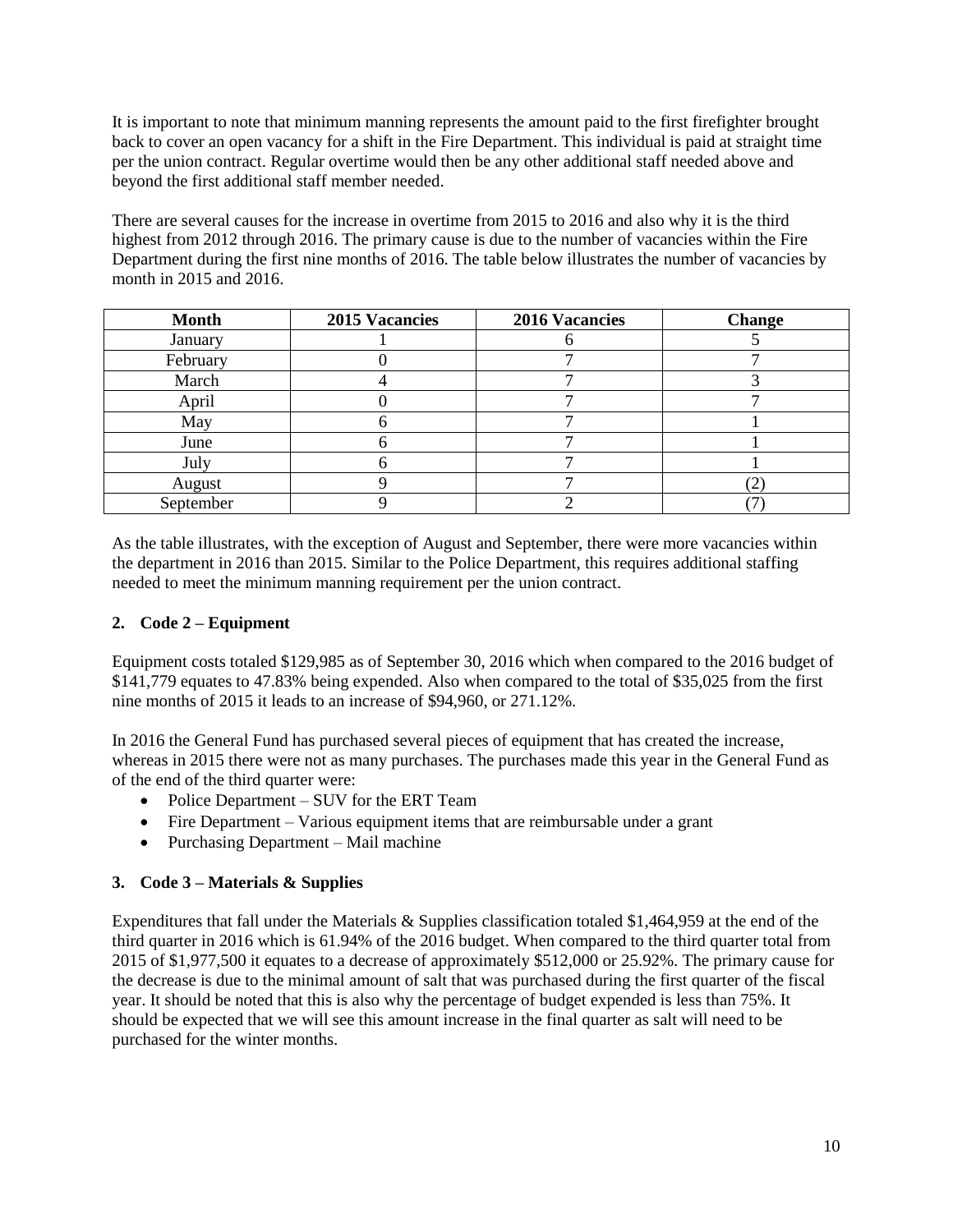## **4. Code 4 – Contractual Services**

Total expenditures relating to Contractual Services as of September 30, 2016 were \$5,082,539, which is 63.91% of the 2016 budgeted total of \$7,952,851. This is a decrease of \$402,842, or 7.34%, from the third quarter total of \$5,485,382 in 2015.

Utilities have totaled \$1,545,185 at the end of the third quarter this year, which is a decrease of 10.04% or \$172,366 from the 2015 total of \$1,717,551. Also when comparing the 2016 actual amount expended to the budgeted amount of \$2,411,175 we have seen 64.08% of the budget expended. One of the reasons for this decrease and why a minimal amount of the budget has been recognized is attributable to the mild winter. With the mild winter it made it so that costs such as heat were lower than anticipated. The second cause for the decrease is caused by telephone expense. The City' BIS Department has done a thorough review of the phone lines connected with the City and found instances where they are no longer in use. Through this analysis the City has found significant savings by cancelling the corresponding lines.

Expenditures related to Consultant Services totaled \$1,216,009 as of September  $30<sup>th</sup>$ , which is 63.65% of the total amount budgeted for 2016. This is a decrease of \$116,140, or 8.72%, from the nine month total in 2015 of \$1,332,149. This has been caused by a decline in two areas, with the first being in the Streets Maintenance Department. With the mild winter and lack of snowfall there was not a need to bring in outside firms to assist in the snow removal throughout the City. The second reason is a decrease in the amount of outside legal counsel used for litigation pertaining to City matters.

Judgments & Claims have decreased by \$154,162 or 80.45% when comparing the total for the nine months of 2016 to the total of 2015, with the 2016 total being \$37,455. When comparing the 2016 actual to the budget we have expended only 18.73% of the total of \$200,000. In 2015 there was a significant amount of cases settled whereas this has not occurred in 2016. This decrease also corresponds with the decrease in outside counsel used as described in the above paragraph.

Medical expenses, with a total as of September 30, 2016 of \$38,638, have increased by \$33,785 when compared to the nine month total of 2015. The cause for this increase is due to the Police and Fire Departments having required physicals for employees and also for potential new employees.

## **5. Code 6/7 Debt Service**

Total costs in the General Fund related to Debt Service at the end of the third quarter in 2016 totaled \$6,743,592, which is an increase of \$292,161 or 4.53% from the total in 2015 of \$6,451,431. As the above table illustrates, these costs have been fully expended for the 2016 fiscal year. The cause for the increase from 2015 to 2016 is directly attributable to the principal and interest payments made for Bond Anticipation Notes (BANs) in 2016. These notes are funding provided for the City's Capital Projects, with the principal and interest payments being made from the General Fund to account for the local share of the project.

## **6. Code 8 – Benefits**

The total cost of benefits as of September 30, 2016 in the General Fund were \$12,389,059 which represents an increase of \$2,225,566 or 21.90% from the third quarter total of 2015.

The biggest contributor to this increase is caused by pension costs and the method in which these costs are recognized. Pension costs have always been recognized at the time the actual bill has been received; therefore until 2015 these costs were recorded in the fourth quarter. Beginning in 2015 the City began budgeted these costs based on a calendar year as opposed to the fiscal year used by New York State. In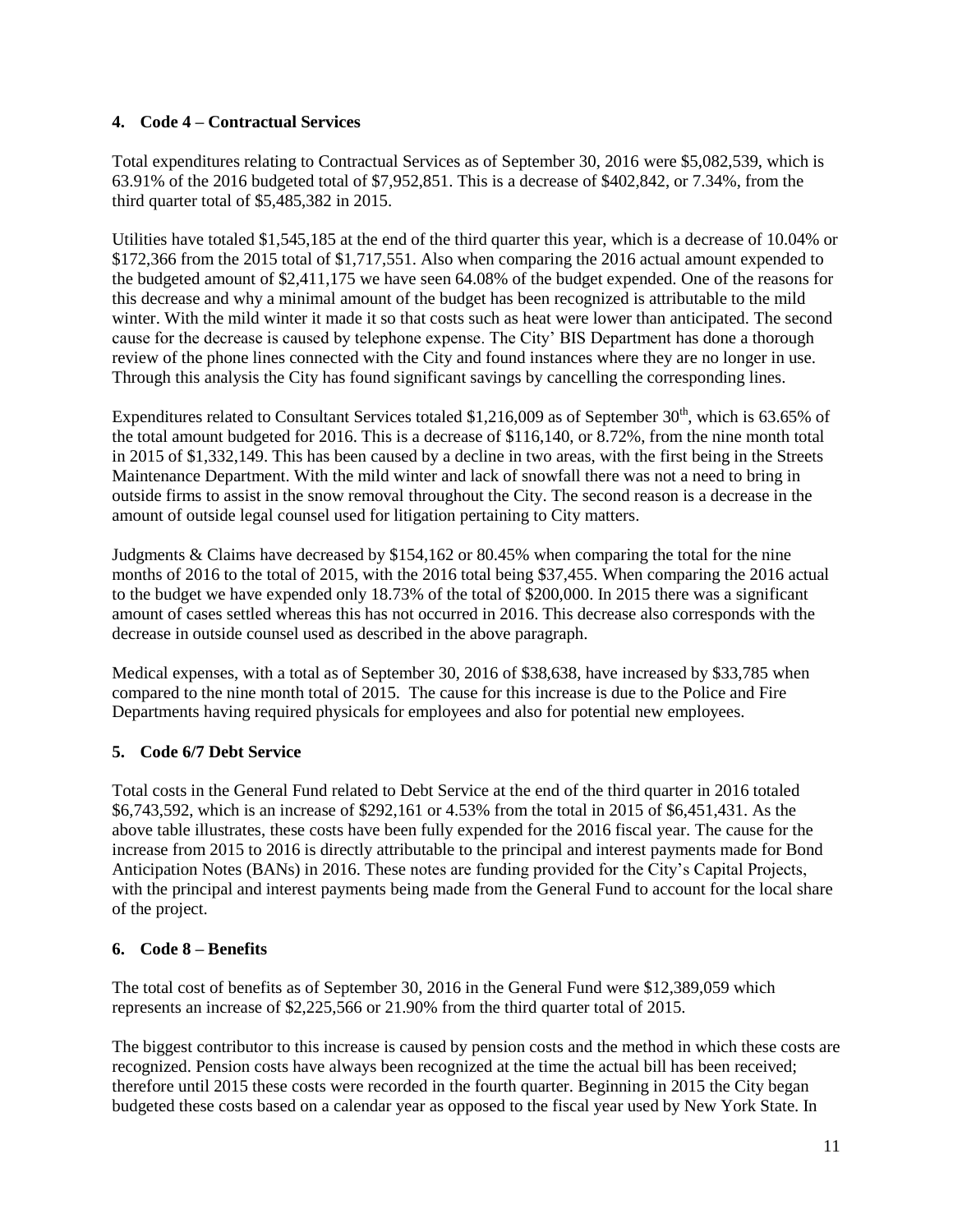2016 we have recognized the costs for pension of January – March totaling \$1,670,380. The remaining nine months will be recorded in December.



Health insurance costs, as depicted in the above graph, are at a five year high of \$8,671,530 which represents an increase of \$664,849 or 8.30% from 2015. The increase is attributable primarily to the continuing annual increase in retiree health insurance. As the graph illustrates, in 2013 the City transitioned to a new plan for retirees which allowed for a one year savings. This savings was seen by moving the retirees to a premium based plan. Subsequent to 2013 the City has seen these costs increase annually. The City has discussed with Benetech potential options to decrease this cost and it was determined that the risk potential in moving retirees back to the self-insured plan would be too significant. This significance derives from the stop loss coverage and the exposure the City would be faced with.



## **7. Code 9 – Interfund Transfers**

This expenditure represents the amount of monies to be transferred to the Capital Projects Fund primarily for the street paving program. In 2015 this was recognized in the fourth quarter, however in 2016 the City Comptroller's Office recognized the amount in its' entirety in prior quarters in order to portray a more accurate picture of the City's 2016 financial condition.

## **Conclusion**

Expenditures in the General Fund totaled \$46,453,022 as of September 30, 2016, which is 7.57% of the 2016 budget. This will increase significantly in the fourth quarter as pension costs for April through December will be realized upon receipt of the final bill from the New York State Retirement System.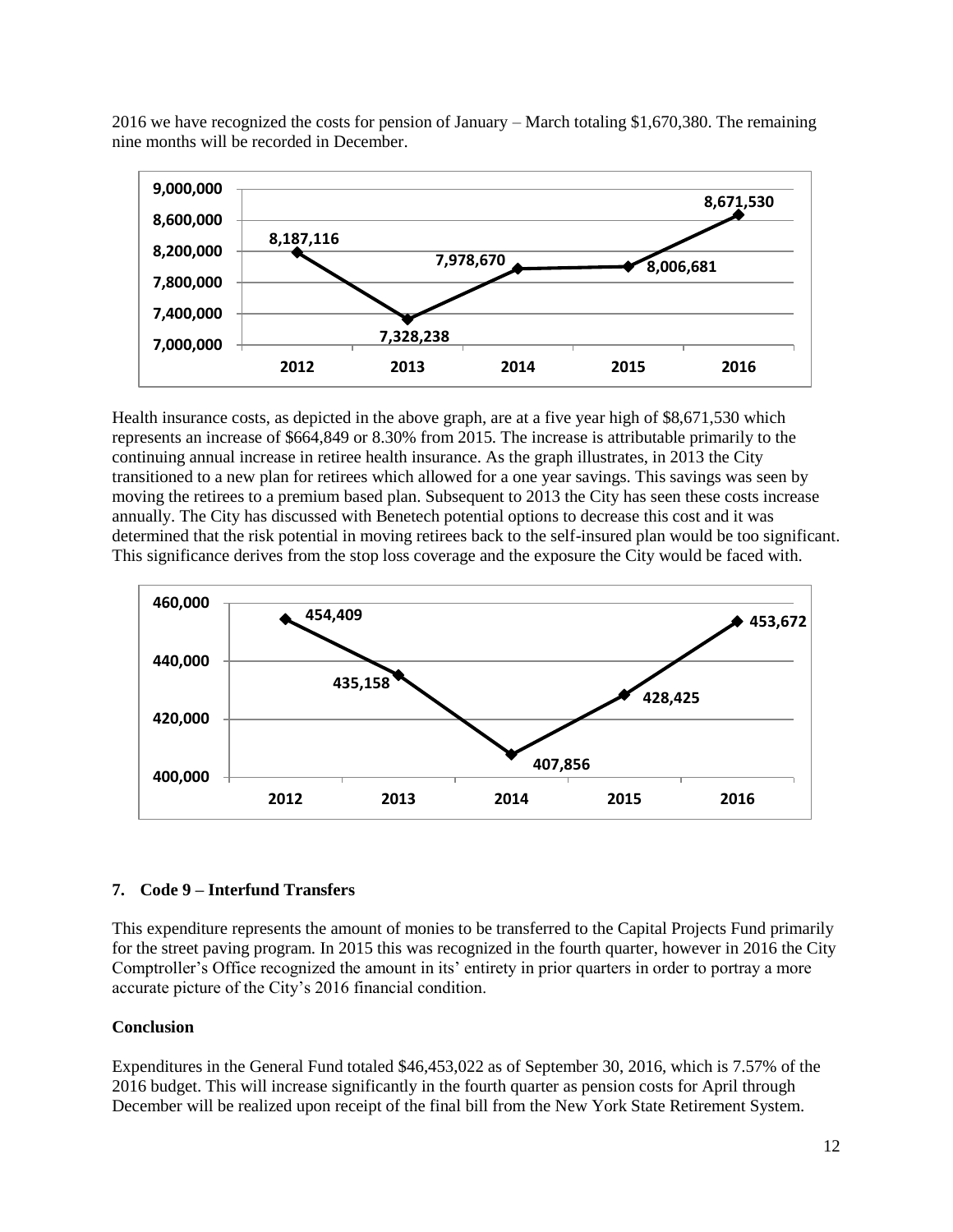Expenditures have increased in comparison to 2015, when the total was \$44,459,983, by 4.48% or \$1,993,039. The increase has been caused by pension, health insurance and dental insurance costs, whereas variable expenditures have declined as a whole. This decrease is attributable to the administration controlling costs throughout the year by, for example, deferring the hiring of open positions that have been left vacant.

|                     | 2016        | 2015        | <b>Difference</b> |
|---------------------|-------------|-------------|-------------------|
| <b>Revenues</b>     | 39,938,478  | 38,198,587  | 1,739,891         |
|                     |             |             |                   |
| <b>Expenditures</b> | 46,453,022  | 44,459,983  | 1,993,039         |
|                     |             |             |                   |
| <b>Difference</b>   | (6,514,544) | (6,261,396) | (253, 148)        |

# **Part III – Final Conclusion On The General Fund As Of September 30, 2016**

At the end of the third quarter the General Fund is showing a deficit totaling \$6,514,544 whereas in 2015 the deficit was \$6,261,396. This deficit is not surprising to the City Comptroller's Office due to seasonality of revenues and expenditures. The City will be recognizing revenues such as State Aid and two quarters of sales tax revenue in the fourth quarter. Expenditures such as principal and interest on the MAC debt along with the first quarter of pension expenditures have been recognized in the 2016 total.

The City Comptroller's Office will be closely monitoring and working on projections in the early stages of the fourth quarter to have a better sense of where the 2016 final numbers will be. At this time based on analyzing the actual totals in comparison to those of 2015 we can expect to see the end result similar between the two years.

If you have any questions regarding the material presented in this report please do not hesitate to contact me at your earliest convenience.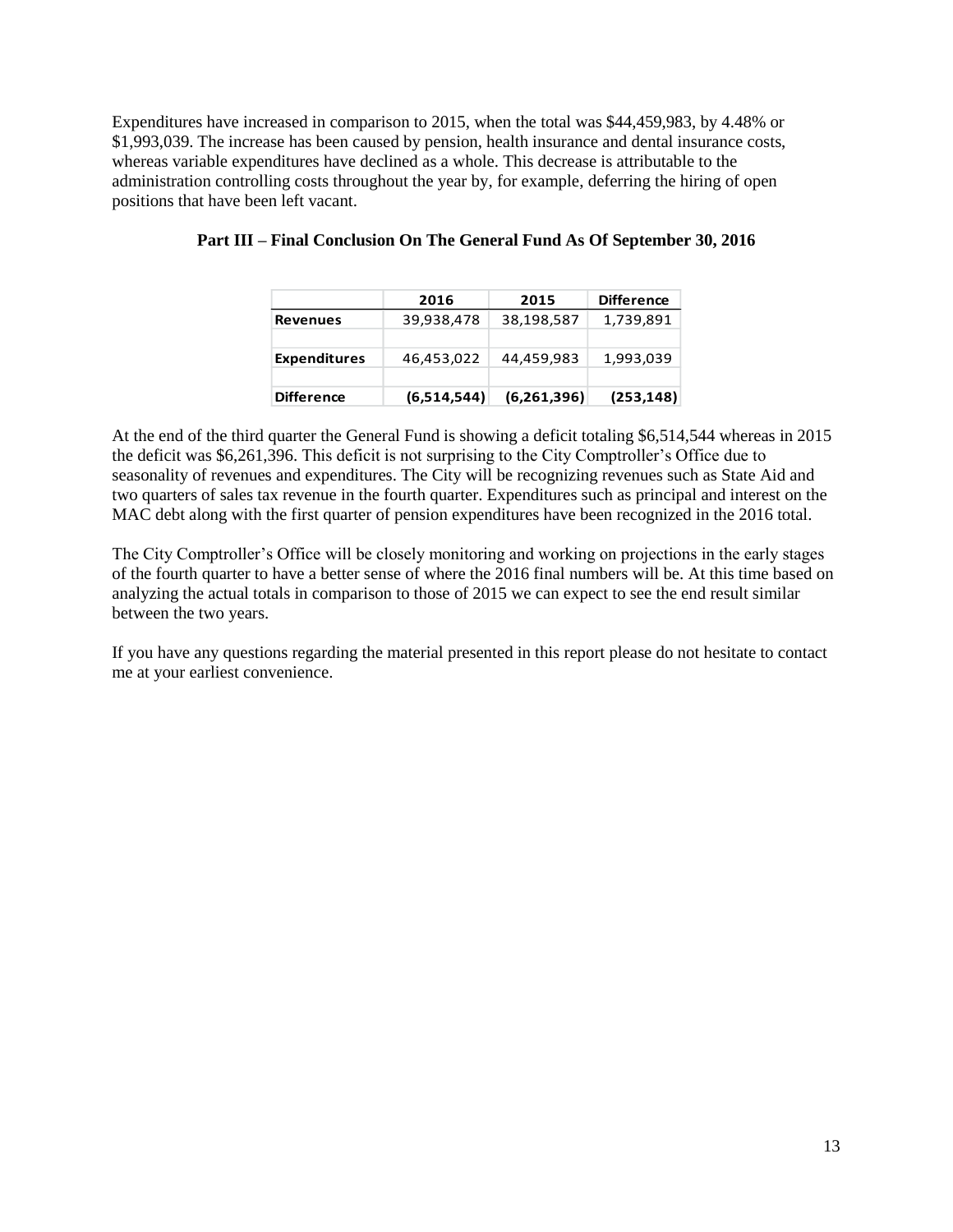**Wm. Patrick Madden** *Mayor*



**Andrew Piotrowski** *Deputy City Comptroller*

**Monica Kurzejeski** *Deputy Mayor*

**Office of the City Comptroller** City Hall 433 River Street – Suite 5001 Troy, New York 12180-3406

**Date:** October 17, 2016

- **To:** Honorable Wm. Patrick Madden City Council Members
- **From:** Andrew Piotrowski Deputy City Comptroller

**Re:** Third Quarter 2016 Quarterly Financial Report – Water Fund

Please find below the Water Fund quarterly report for the third quarter of 2016. The values shown for both 2015 have been audited and the 2016 values have been thoroughly reviewed by the City Comptroller's Office to ensure their accuracy.

#### **Part I – Revenues**

The chart below depicts the status of the revenues within the Water Fund as of September 30, 2016. We have broken out the revenues by functional type as they are shown in the 2016 budget.

| <b>Water Fund Revenues</b>           |            |            |            |            |             |             |             |            |  |
|--------------------------------------|------------|------------|------------|------------|-------------|-------------|-------------|------------|--|
| Revenue                              | 09/30/2016 | 09/30/2015 | \$ Change  | % Change   | 2016 Actual | 2016 Budget | \$ Diff     | % Achieved |  |
| City Water Sales                     | 3,463,757  | 3,472,955  | (9, 199)   | $-0.26%$   | 3,463,757   | 4,770,000   | (1,306,243) | 72.62%     |  |
| <b>Outside Community Water Sales</b> | 4,039,534  | 4,346,575  | (307, 042) | -7.06%     | 4,039,534   | 7,127,000   | (3,087,466) | 56.68%     |  |
| Unmetered Sales                      | 238,042    | 252,019    | (13, 977)  | $-5.55%$   | 238,042     | 260,000     | (21,958)    | 91.55%     |  |
| Use Of Money & Property              | 182,194    | 174,111    | 8,083      | 4.64%      | 182,194     | 210,000     | (27, 806)   | 86.76%     |  |
| Permits                              | 10,599     | 13,685     | (3,086)    | $-22.55%$  | 10,599      | 12,000      | (1,401)     | 88.33%     |  |
| Sale Of Property                     | 22,500     | 43,642     | (21, 142)  | -48.44%    | 22,500      | 51,000      | (28,500)    | 44.12%     |  |
| Miscellaneous                        | 67,567     | 64,582     | 2,985      | 4.62%      | 67,567      | 73,043      | (5, 476)    | 92.50%     |  |
| Interfund Revenues                   | 245,250    | 245,250    |            | $0.00\%$   | 245,250     | 327,000     | (81,750)    | 75.00%     |  |
| Appropriated Fund Balance            | 15,352     | 181,954    | (166, 601) | $-91.56\%$ | 15,352      | 1,895,352   | (1,880,000) | 0.81%      |  |
| Total                                | 8,284,796  | 8,794,774  | (509, 979) | $-5.80%$   | 8,284,796   | 14,725,395  | (6,440,600) | 56.26%     |  |
|                                      |            |            |            |            |             |             | 14          |            |  |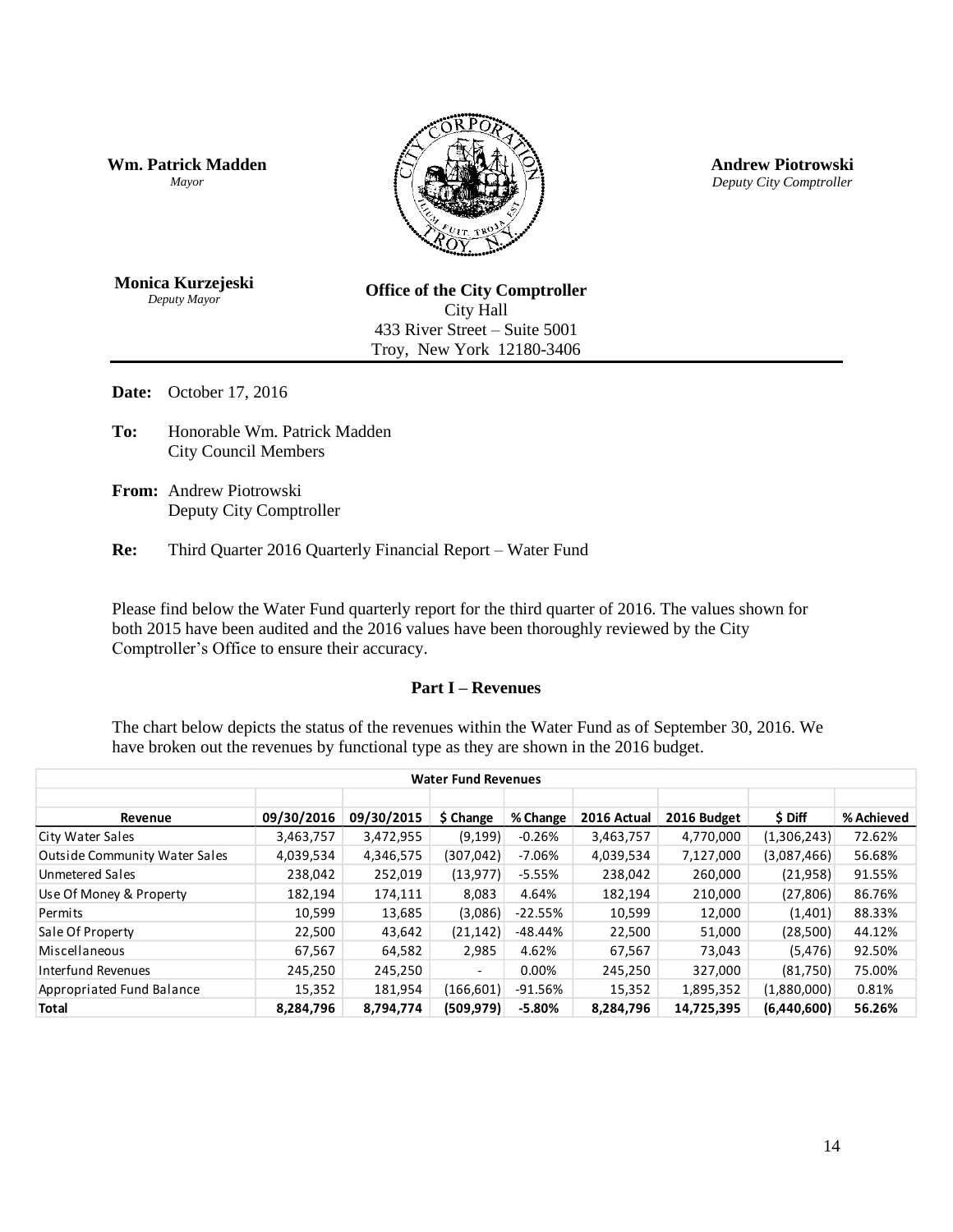## **1. City Water Sales**

City water sales totaled \$3,463,757 as of September  $30<sup>th</sup>$ , which is 72.62% of the 2016 budget. In 2015, the total was \$3,472,955; therefore revenues have decreased by a minimal amount of \$9,198 or 0.26%. When comparing the cycles billed through the first nine months of 2016 to 2015, we are ahead in 2016 with Cycle 57 being billed as of 09/30 and in 2015 Cycle 56 being billed through the first nine months. In reviewing the cause of the decrease it was determined that the cause was from the Water Billing Department being on schedule throughout the year in 2016. In 2015 the billings fell behind primarily due to the harsh winter conditions and then consistently catching up throughout the year. This created bills that covered up to four and one half months in duration. However in 2016 the bills have been sent out consistently with a three month billing period. Therefore we expect billings to end the year higher than the total of 2015. We base this expectation on the summer conditions experienced during 2016 as opposed to those of 2015.

# **2. Outside Community Water Sales**

Outside community water sales totaled \$4,039,534 as of September 30, 2016, which is 56.68% of the 2016 budget. The reason why a small percentage of the budget has been recognized at this point in the fiscal year is due to the number of billings that are completed on November  $1<sup>st</sup>$ .

When compared to the third quarter total of 2015 we have experienced a decrease of \$307,042, or 7.06%. In reviewing this outcome with the Superintendent of Public Utilities, we have found this is attributable to sales to Waterford & Halfmoon, with the following below being the cause:

- The water main break in Lansingburgh during the first quarter provided for a loss of sales to these communities until the main was replaced.
- There has been a concerted effort in 2016 to ensure that billings are being done timely whereas in years passed deadlines were not always met. This caused for longer billing periods that sales were included in. With billing being completed on time this year it allows for more accurate totals, but also a decrease in the first year in comparison.
- The Consumer Price Index (CPI) decreased from 2015 to 2016, which is what the contractual rate is based off of.

## **3. Unmetered Sales**

Unmetered sales, which totaled \$238,042 at the end of the third quarter, decreased by \$13,977 or 5.55% when compared to the 2015 total of \$252,019. The 2016 actual total, when compared to the budgeted amount of \$260,000, represents 91.55%. The primary cause for the decline in the revenues recognized in 2016 compared to 2015 is in interest and penalties applied to delinquent accounts. The City Comptroller's Office maintains a belief that while this appears as a decrease it is also a positive as it represents that residents are paying their water bills on time as opposed to 2015.

# **4. Use Of Money And Property**

Use of money and property revenues totaled \$182,194 as of September  $30<sup>th</sup>$ , which is 86.76% of the 2016 budget. Revenues from this source are comprised of interest and earnings and also rents received from third parties who use the water towers. An example of the use of water towers is for cell phone antennas.

# **5. Permits**

This total of \$10,599 represents fishing permits sold for the Tomhannock Reservoir at the end of the third quarter. This is a decrease of \$3,086 and represents 88.33% of the 2016 budgeted total.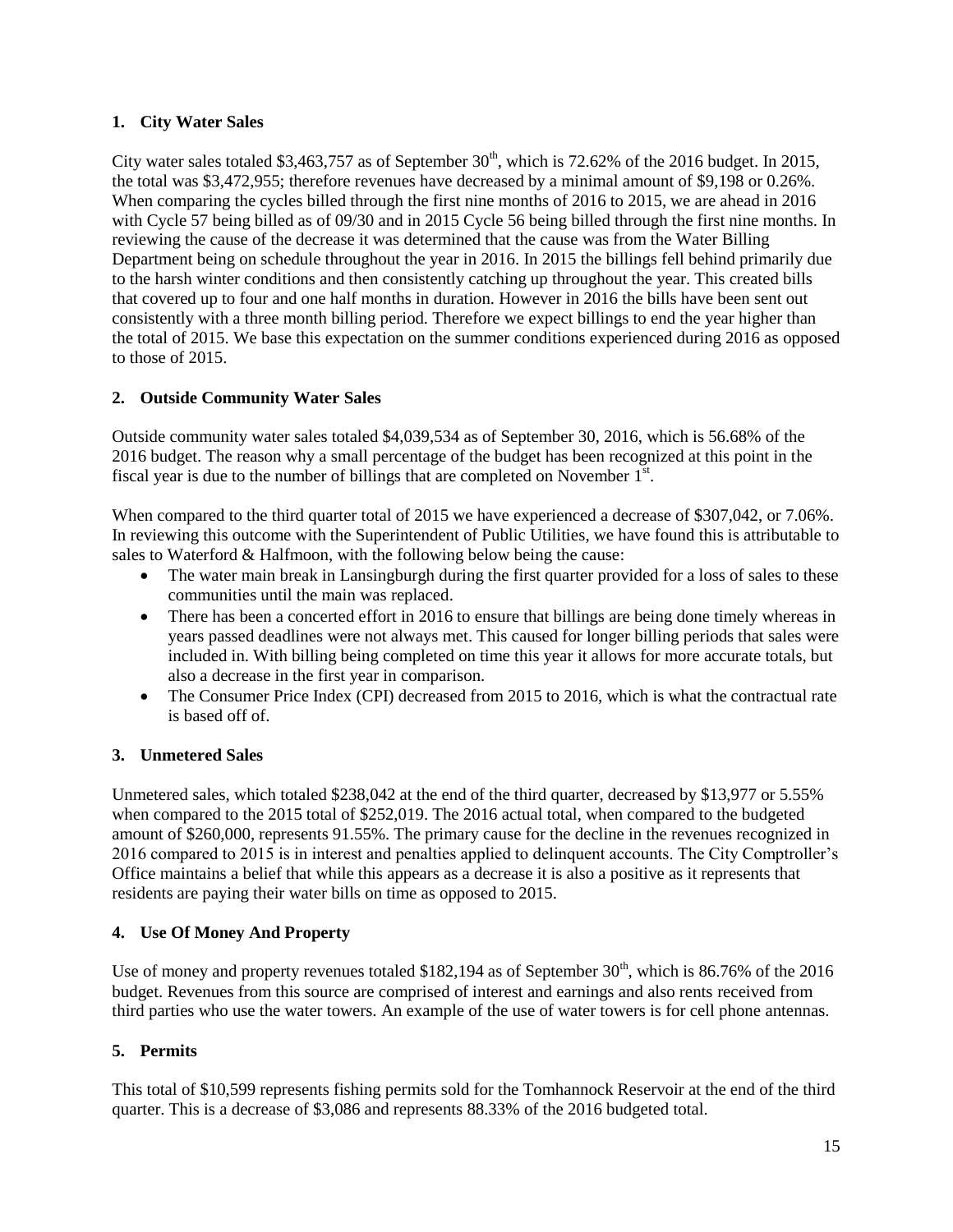#### **6. Sale Of Property And Compensation For Loss**

Revenues from the sale of property totaled \$22,500, which is only 44.12% of the 2016 budgeted amount of \$51,000. The cause for this, along with the decrease from 2015 of 48.44%, has been caused by the decline in minor water sales to third parties. In discussing this with the Superintendent of Public Utilities this has been attributable to a local municipality lowering their rate which resulted in pool companies not purchasing from the City as much as in years past.

### **7. Miscellaneous**

Miscellaneous revenues totaled \$67,567 which is a marginal increase of \$2,985 from 2015 and represents 92.50% of the 2016 budget. The primary revenue source in this category is employee contributions to health insurance.

### **8. Interfund Revenues**

Interfund revenues, which is the payment made by the Sewer Fund for services provided by the Water Fund, totaled \$245,250 as of September  $30<sup>th</sup>$ . The total payment and revenue recognized at the end of the third quarter is consistent from 2015 to 2016.

## **9. Appropriated Fund Balance**

The revenues from appropriated fund balance totaled of \$15,352, whereas in 2015 the total was \$181,954. Revenues recognized in this section are derived from purchase orders that have been restricted for future use for goods or services. The reason why only 0.81% of the budget has been recognized is the appropriation of fund balance will be recognized at the end of the year for the 2016 Water Fund Capital Plan.

## **Conclusion**

Revenues in the Water Fund totaled \$8,284,796 as of September 30, 2016. This is a decrease of \$509,979, or 5.80%, from September 30, 2015 which totaled \$8,794,774. The primary cause for this decrease has been caused by the sales to outside communities, primarily in Waterford and Halfmoon detailed above.

Only 56.26% of the revenues in the Water Fund have been recognized at the end of the third quarter when compared to the 2016 budgeted total of \$8,284,796. It is important to keep in mind however that there will be several outside communities that will be billed during the fourth quarter of the fiscal year and the budgeted total includes the appropriated fund balance for the capital plan.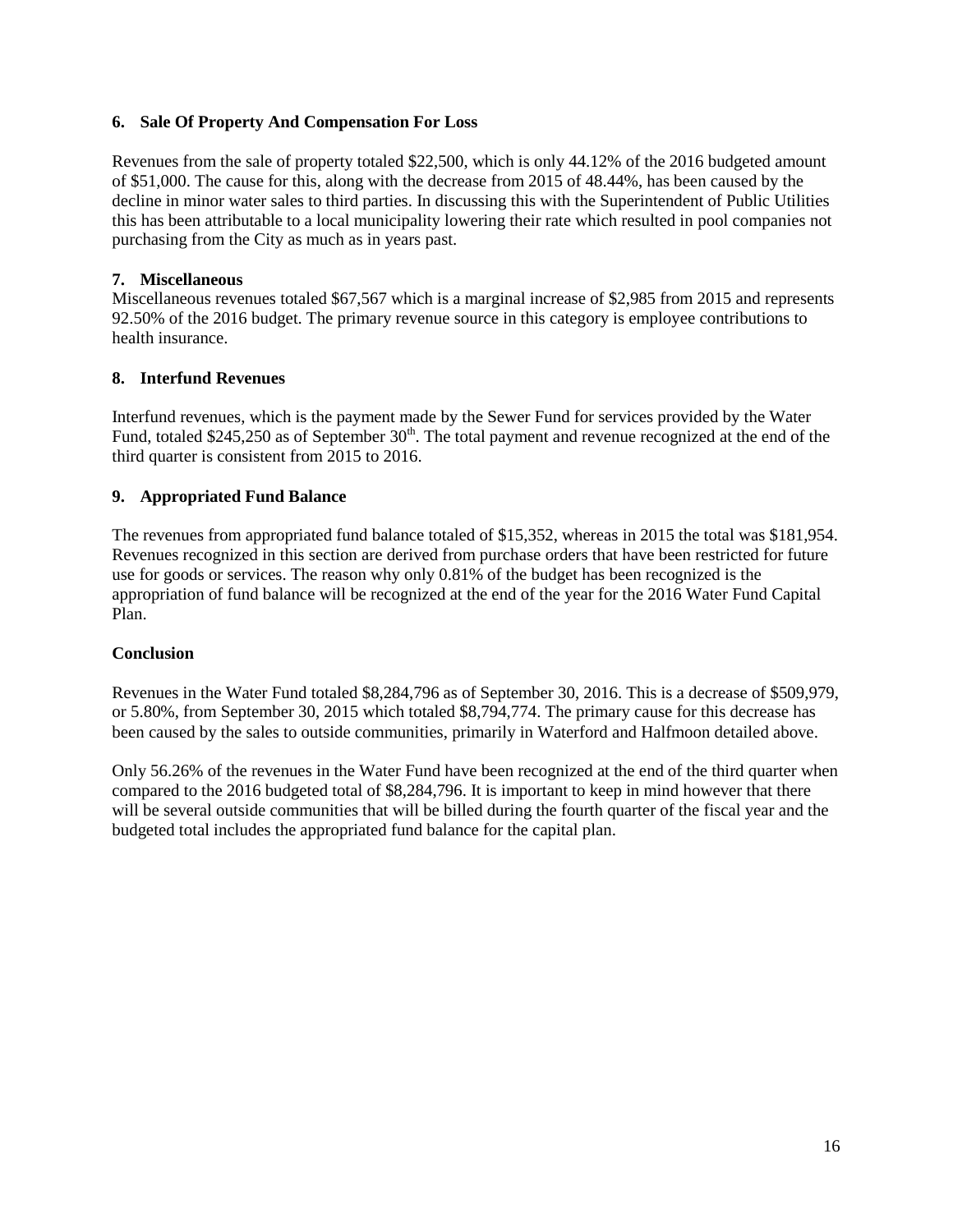# **Part II – Expenditures**

|                                      |                |                          | <b>Water Fund Expenditures</b> |                |                |             |           |            |
|--------------------------------------|----------------|--------------------------|--------------------------------|----------------|----------------|-------------|-----------|------------|
| Expenditure                          | 09/30/2016     | 09/30/2015               | \$ Change                      | % Change       | 2016 Actual    | 2016 Budget | \$ Rem    | % Expended |
| Code 1 - Salaries                    |                |                          |                                |                |                |             |           |            |
| <b>Permanent Salaries</b>            | 1,964,258      | 1,981,545                | (17, 287)                      | $-0.87%$       | 1,964,258      | 2,890,907   | 926,649   | 67.95%     |
| <b>Temporary Salaries</b>            | 30,715         | 12,375                   | 18,340                         | 148.20%        | 30,715         | 42,500      | 11,785    | 72.27%     |
| Overtime                             | 136,797        | 112,807                  | 23,991                         | 21.27%         | 136,797        | 185,500     | 48,703    | 73.75%     |
| Misc Other                           | 14,690         | 10,856                   | 3,834                          | 35.32%         | 14,690         | 72,500      | 57,810    | 20.26%     |
| <b>Total Code 1</b>                  | 2,146,460      | 2,117,582                | 28,878                         | 1.36%          | 2,146,460      | 3,191,407   | 1,044,947 | 67.26%     |
| Code 2 - Equipment                   | 3,060          | 75,674                   | (72, 614)                      | -95.96%        | 3,060          | 52,500      | 49,440    | 5.83%      |
|                                      |                |                          |                                |                |                |             |           |            |
| Code 3 - Materials & Supplies        | 1,491,596      | 1,563,155                | (71, 559)                      | $-4.58%$       | 1,491,596      | 1,939,435   | 447,839   | 76.91%     |
| <b>Code 4 - Contractual Services</b> |                |                          |                                |                |                |             |           |            |
| Utilities                            | 192,148        | 240,960                  | (48, 812)                      | $-20.26%$      | 192,148        | 452,500     | 260,352   | 42.46%     |
| Postage                              | 25,726         | 20,701                   | 5,026                          | 24.28%         | 25,726         | 25,000      | (726)     | 102.91%    |
| Printing & Advertising               | 2,803          | 4,089                    | (1, 286)                       | $-31.45%$      | 2,803          | 7,996       | 5,193     | 35.05%     |
| Repairs & Rentals                    | 49,682         | 87,960                   | (38, 278)                      | $-43.52%$      | 49,682         | 106,801     | 57,119    | 46.52%     |
| Insurance                            | 61,065         | 61,618                   | (553)                          | $-0.90%$       | 61,065         | 56,750      | (4, 315)  | 107.60%    |
| <b>Dues</b>                          | 350            | 4,131                    | (3,781)                        | $-91.53%$      | 350            | 6,000       | 5,650     | 5.83%      |
| <b>Consultant Services</b>           | 133,424        | 82,500                   | 50,924                         | 61.73%         | 133,424        | 195,467     | 62,043    | 68.26%     |
| Training                             | 11,407         | 5,829                    | 5,578                          | 95.70%         | 11,407         | 13,585      | 2,178     | 83.97%     |
| Travel                               |                | $\blacksquare$           |                                | $\blacksquare$ |                | 1,250       | 1,250     | 0.00%      |
| Judgements & Claims                  | 1,000          | $\overline{a}$           | 1,000                          | L.             | 1,000          | 1,500       | 500       | 66.67%     |
| Uniforms                             | 22,200         | 18,151                   | 4,049                          | 22.31%         | 22,200         | 24,000      | 1,801     | 92.50%     |
| Misc Other                           | 1,820,858      | 1,807,175                | 13,682                         | 0.76%          | 1,820,858      | 4,517,209   | 2,696,351 | 40.31%     |
| <b>Total Code 4</b>                  | 2,320,663      | 2,333,114                | (12, 451)                      | $-0.53%$       | 2,320,663      | 5,408,058   | 3,087,395 | 42.91%     |
| Code 6/7 - Debt Service              | 305,689        | 285,899                  | 19,790                         | 6.92%          | 305,689        | 561,106     | 255,417   | 54.48%     |
| Code 8 - Benefits                    |                |                          |                                |                |                |             |           |            |
| Pension                              | 116,181        | $\overline{\phantom{a}}$ | 116,181                        | ÷.             | 116,181        | 442,325     | 326,144   | 26.27%     |
| Healthcare                           | 655,309        | 601,515                  | 53,794                         | 8.94%          | 655,309        | 889,218     | 233,909   | 73.69%     |
| Dental                               | 35,539         | 33,964                   | 1,575                          | 4.64%          | 35,539         | 47,349      | 11,810    | 75.06%     |
| Social Security                      | 159,212        | 157,449                  | 1,763                          | 1.12%          | 159,212        | 249,497     | 90,285    | 63.81%     |
| Workers' Compensation                | 37,187         | 56,242                   | (19,055)                       | $-33.88%$      | 37,187         | 64,500      | 27,313    | 57.65%     |
| <b>Total Code 8</b>                  | 1,003,428      | 849,169                  | 154,259                        | 18.17%         | 1,003,428      | 1,692,889   | 689,461   | 59.27%     |
| Code 9 - Interfund Transfers         | $\blacksquare$ | $\blacksquare$           | $\blacksquare$                 | $\blacksquare$ | $\blacksquare$ | 1,880,000   | 1,880,000 | 0.00%      |
|                                      |                |                          |                                |                |                |             |           |            |
| <b>Grand Total</b>                   | 7,270,896      | 7,224,593                | 46,303                         | 0.64%          | 7,270,896      | 14,725,395  | 7,454,500 | 49.38%     |

### **1. Code 1 – Salaries**

The total costs associated with personnel in the Water Fund totaled \$2,146,460 at the end of the third quarter in 2016, which equates to 67.26% of the 2016 budgeted total. This is a minimal increase of \$28,878, or 1.36%, from the nine month total of 2015.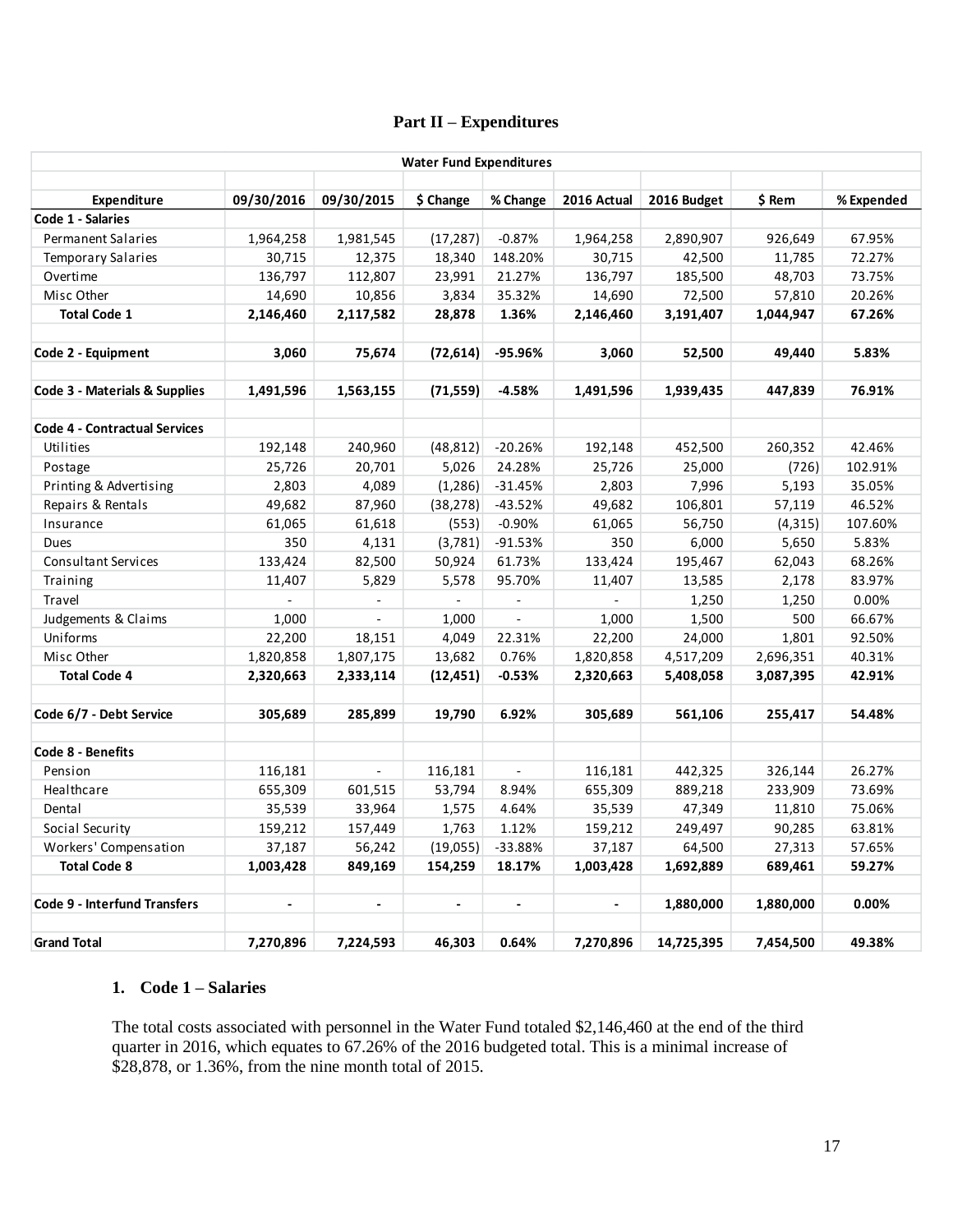The first cause for the increase has been caused by temporary salaries, which has increased by \$18,340 when compared to 2015. An employee who has retired as a full-time employee has been brought back as a part-time employee within the Water Fund which did not occur in the prior year.

The second cause for the increase is due to the overtime, which has increased by 21.27%. The increase for this is due to the water main break that occurred in Lansingburgh during the first quarter. The City Comptroller's Office has reviewed this quarterly to ensure that there have not been any other circumstances that have contributed to this increase and found that this has been the cause.

# **2. Code 2 – Equipment**

The City budgets for equipment in anticipation for emergency situations that require the rental of equipment to resolve issues the City is faced with. With the exception of the water main break in Lansingburgh, there has not been the number of emergency situations that existed during 2015. Therefore the total cost of \$3,060 is a significant decrease of 95.96%. It should be noted that when compared to the totals of the second quarter of 2016 there has been a significant decrease.

In reviewing the encumbrances that were being held within the City, the City Comptroller's Office cancelled a significant amount of dated purchase orders that had not been used per recommendations received from their independent auditors and accounting guidelines. This is the cause for the decrease in actual costs from the end of the second quarter to the end of the third quarter.

# **3. Code 3 – Materials & Supplies**

Costs associated with materials & supplies totaled \$1,491,596 as of September 30, 2016, which is 76.91% of the 2016 budget. When compared to the total at the end of the third quarter in 2015 this was a decrease of 4.58%, or \$71,559. The primary cause for the decrease is in the cost of the chemicals used in the purification process in 2016.

In the funding for the meter purchase, only 64.86% of the budgeted amount has been expended thus far in 2016. In discussing with the Superintendent of Public Utilities, there will be a purchase made in the fourth quarter for additional meters.

## **4. Code 4 – Contractual Services**

The cost for contractual services in the Water Fund at the end of the 2016 third quarter was \$2,320,663, which is 42.91% of the 2016 budget. The actual total represents a decrease of \$12,451, or 0.53%, from the 2015 total of \$2,333,114.

There have been three areas which have increased from 2015 to 2016 with the first being Consultant Services. The total for these expenditures was \$133,424, representing an increase of \$50,924 or 61.73% from the 2015 total. The costs to repair the water main break in Lansingburgh was the cause for the increase. The second area that caused the increase was in training which totaled \$11,407 and was an increase of \$5,578 or 95.70%. The reason for the increase is derived from employees within the Water Fund taking classes that enhance their work skills. The third and final area that increased was in miscellaneous costs which increased by \$13,682, with the 2016 total of \$1,820,858. The cause for this increase is increased costs relating to property taxes based on properties outside of the City of Troy.

There have been two decreases in this account grouping when comparing the years of 2015 and 2016. The first of these decreases is in utility costs, which totaled \$192,148 as of September 30, 2016. This is a decrease of 20.26%, or \$48,812 when compared to 2015 which has been caused by the mild winter and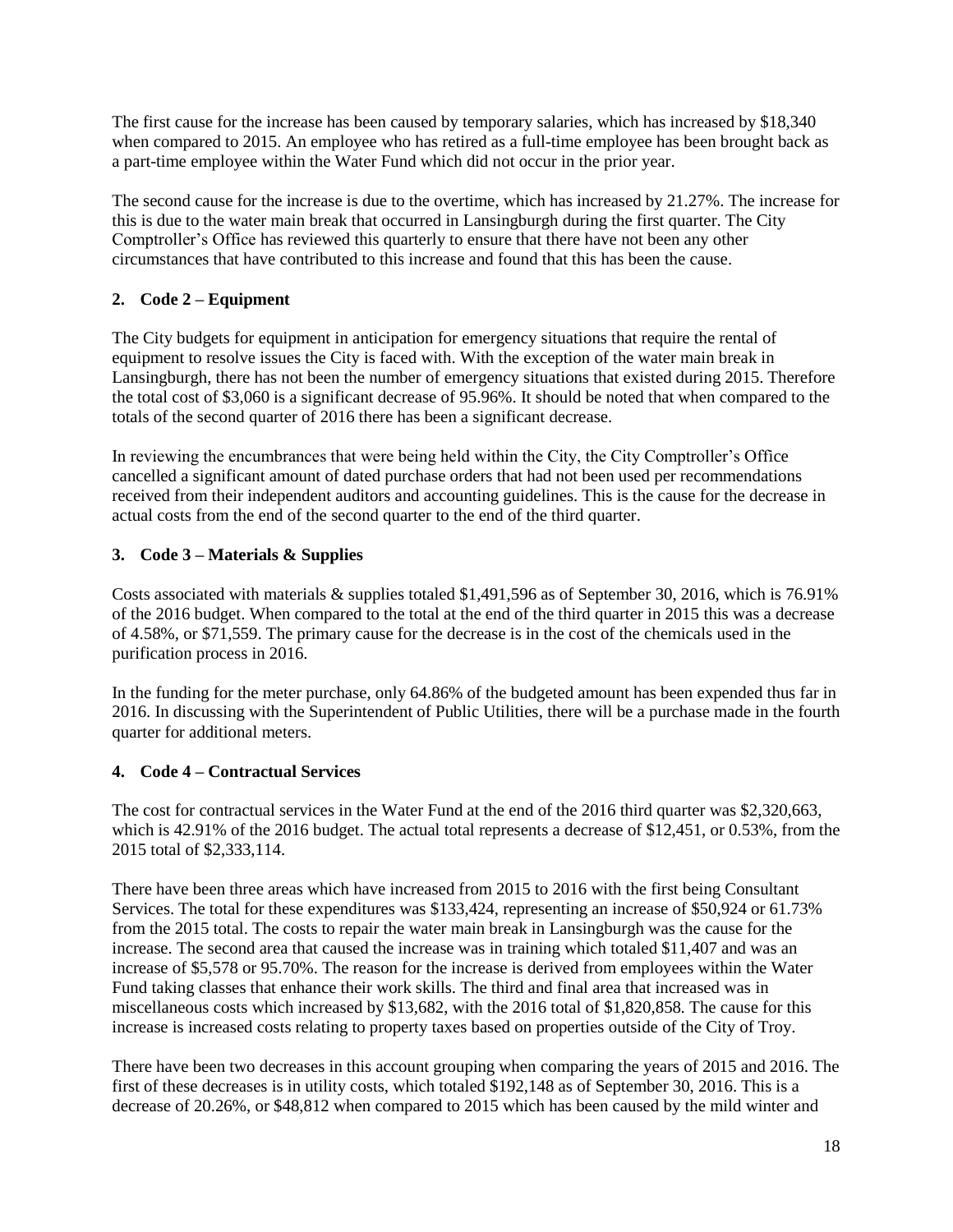the associated decreased in costs for heat. The second area that decreased is in repairs and rentals, which totaled \$49,682 in 2016, and this decrease totals \$38,278 or 43.52%. With the number of major repairs needed to the vehicles used for snowplowing in 2016 decreasing, this was the cause for this decline from year to year.

### **5. Debt Service**

Debt service costs total \$305,689 at the end of the third quarter, which is an increase of 6.92% from the 2015 total of \$285,899. The increase in costs for principal and interest associated with the debt held in the Water Fund are the reasons for this. There is a large debt payment made in the fourth quarter of 2016, which is why the percentage of budget expended is only  $\overline{54.48\%}$ .

## **6. Benefits**

Expenditures related to employee benefits totaled \$1,003,428 at the end of the third quarter, which represents 59.27% of the 2016 budgeted total. This is an increase of 18.17%, or \$154,259, from the total in 2015.

The majority of the increase (\$116,181) is derived from pension costs being recognized in the first quarter of 2016 whereas they were not in 2015. This is attributable to the City's model changing for the recognition (and budgeting) of pension costs. The model is based on recognizing costs based on a calendar year, not New York State's fiscal year as it was done historically, with this model being placed into effect in 2015. The City recognizes pension costs on an actual basis once the bills are received from the New York State Retirement System. The first quarter costs were included on the bill that was paid in December of 2015.

The other causes for the increase are in health and dental insurance which have both increased from 2015 to 2016. Healthcare has increased by 8.94%, with a 2016 total of \$655,309 and dental insurance has increased by 4.64% with a 2016 total of \$35,539. These costs are recognized based off a weighted percentage calculation done by the City Comptroller's Office in concert with the General and Sewer Funds. Given the variability and volatility of these costs (as the City is self-insured for active employees) the City monitors these costs monthly to see what direction the trend is going.

## **Conclusion**

Expenditures in the Water Fund totaled \$7,270,896 as of September 30, 2016 which is 49.38% of the 2016 budget. The reason why less than half of the budgeted expenditures have been recognized through the third quarter is attributable to the seasonality of when costs are recognized. The transfer of water profits to the General Fund, which is 15.09% of the total expenditures, is recorded in December. Therefore we expect to see expenditures increase during the fourth quarter.

When comparing the 2016 total to the 2015 total of \$7,224,593 expenditures have increased by 0.64%, or \$46,303. The cause of this increase is directly caused by the new method in recognizing pension expenditures. When removing this cost the total expenditures in the Water Fund have decreased when compared to 2015. The causes for this are the mild winter and the quantity of water main breaks decreasing in 2016.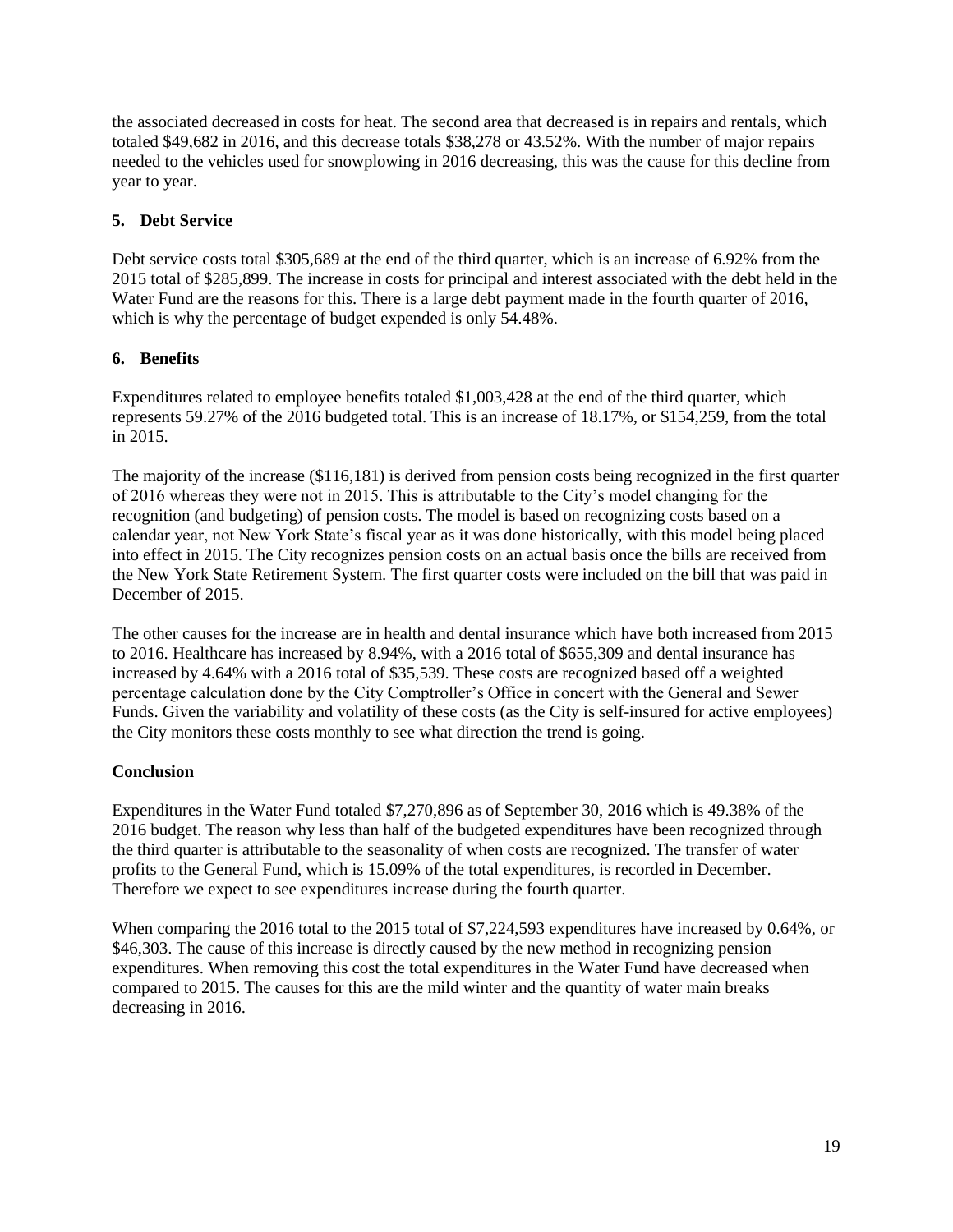|                     | 2016      | 2015      | <b>Difference</b> |
|---------------------|-----------|-----------|-------------------|
| <b>Revenues</b>     | 8,284,796 | 8,794,774 | (509, 979)        |
| <b>Expenditures</b> | 7,270,896 | 7,224,593 | 46,303            |
| <b>Difference</b>   | 1,013,900 | 1,570,181 | (556, 282)        |

**Part III – Final Conclusion On The Water Fund As Of September 30, 2016**

As the above chart indicates, the Water Fund has a surplus of \$1,013,900 at the end of the third quarter which is a decrease from 2015 when the surplus was \$1,570,181. This is caused primarily by the decrease in revenues from sales to the Waterford and Halfmoon communities. The other cause for this change is due to the recognition of pension costs during the first quarter of 2016.

Revenues from outside communities will be monitored closely by the City Comptroller's Office during the fourth quarter of 2016 to obtain a better sense of where the Water Fund will end 2016 in regards to a surplus compared to both the 2016 budget and prior year actual totals.

If you have any questions or concerns regarding this report please let me know.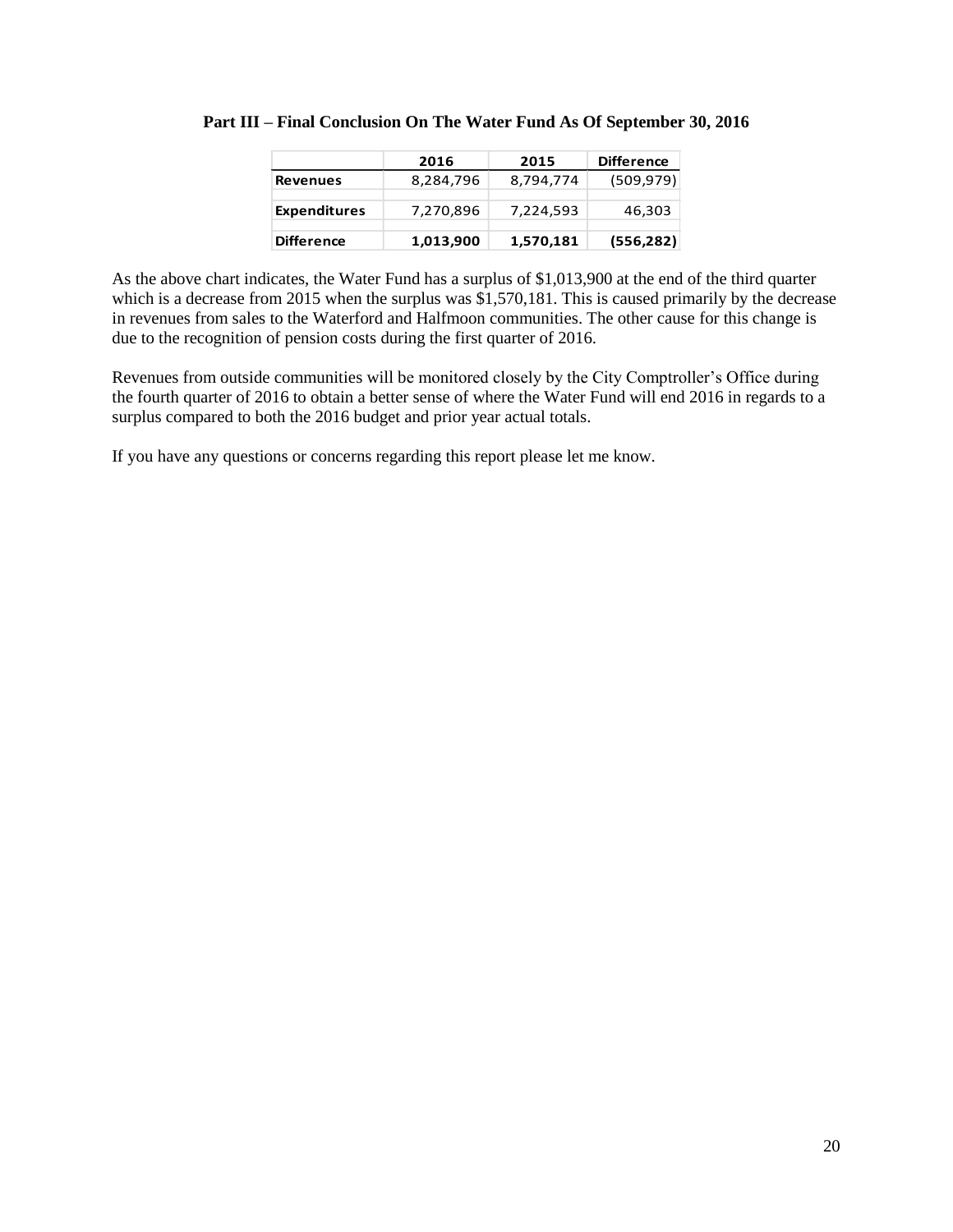**Wm. Patrick Madden** *Mayor*



**Andrew Piotrowski** *Deputy City Comptroller*

**Monica Kurzejeski** *Deputy Mayor*

**Office of the City Comptroller** City Hall 433 River Street – Suite 5001 Troy, New York 12180-3406

**Date:** October 17, 2016

**To:** Honorable Patrick Madden City Council Members

**From:** Andrew Piotrowski Deputy City Comptroller

**Re:** Third Quarter 2016 Quarterly Financial Report – Sewer Fund

Please find below the Sewer Fund quarterly report for the third quarter of 2016. The values shown for both 2015 have been audited and the 2016 values have been thoroughly reviewed by the City Comptroller's Office to ensure their accuracy.

#### **Part I – Revenues**

The chart below depicts the status of the revenues within the Sewer Fund as of September 30, 2016. We have broken out the revenues by functional type as they are shown in the 2016 budget.

| <b>Sewer Fund Revenues</b> |                                                                                                                                                                                                                                                                                                                                                                                                                                                                                                                                                                                       |            |            |           |             |             |               |            |  |  |  |
|----------------------------|---------------------------------------------------------------------------------------------------------------------------------------------------------------------------------------------------------------------------------------------------------------------------------------------------------------------------------------------------------------------------------------------------------------------------------------------------------------------------------------------------------------------------------------------------------------------------------------|------------|------------|-----------|-------------|-------------|---------------|------------|--|--|--|
| Revenue                    | 09/30/2016                                                                                                                                                                                                                                                                                                                                                                                                                                                                                                                                                                            | 09/30/2015 | \$ Change  | % Change  | 2016 Actual | 2016 Budget | \$ Diff       | % Achieved |  |  |  |
| Sewer Rents                | 3,051,256                                                                                                                                                                                                                                                                                                                                                                                                                                                                                                                                                                             | 2,826,130  | 225,126    | 7.97%     | 3,051,256   | 4,201,252   | (1, 149, 996) | 72.63%     |  |  |  |
| Sewer Charges              | 101,255                                                                                                                                                                                                                                                                                                                                                                                                                                                                                                                                                                               | 115,472    | (14, 217)  | $-12.31%$ | 101,255     | 103,100     | (1,845)       | 98.21%     |  |  |  |
| Use Of Money & Property    | 141                                                                                                                                                                                                                                                                                                                                                                                                                                                                                                                                                                                   | 191        | (50)       | $-26.35%$ | 141         | 1,000       | (859)         | 14.06%     |  |  |  |
| Miscellaneous              | 18,847                                                                                                                                                                                                                                                                                                                                                                                                                                                                                                                                                                                | 18,651     | 196        | 1.05%     | 18,847      | 26,955      | (8, 108)      | 69.92%     |  |  |  |
| Appropriated Fund Balance  | 140,545                                                                                                                                                                                                                                                                                                                                                                                                                                                                                                                                                                               | 304,028    | (163, 483) | $-53.77%$ | 140,545     | 140,545     |               | 100.00%    |  |  |  |
| Total                      | 3,312,044                                                                                                                                                                                                                                                                                                                                                                                                                                                                                                                                                                             | 3,264,472  | 47,572     | 1.46%     | 3,312,044   | 4,472,852   | (1,160,808)   | 74.05%     |  |  |  |
|                            | <b>Sewer Rents</b><br>Sewer rents totaled \$3,051,256 at the end of the third quarter, which is 72.63% of the 2016 budgeted total.<br>When compared to the third quarter results from 2015 the City has recognized an increase of \$225,126, or<br>7.97%. When comparing the billing cycles completed through September 30 <sup>th</sup> in 2015 and 2016, we are<br>on schedule and have billed through Cycle 57 in 2016 whereas in 2015 we had billed through Cycle 56.<br>The primary cause for the increase in revenues when comparing the two years is in 2016 we are billing at |            |            |           |             |             |               |            |  |  |  |
|                            | 21                                                                                                                                                                                                                                                                                                                                                                                                                                                                                                                                                                                    |            |            |           |             |             |               |            |  |  |  |

#### **1. Sewer Rents**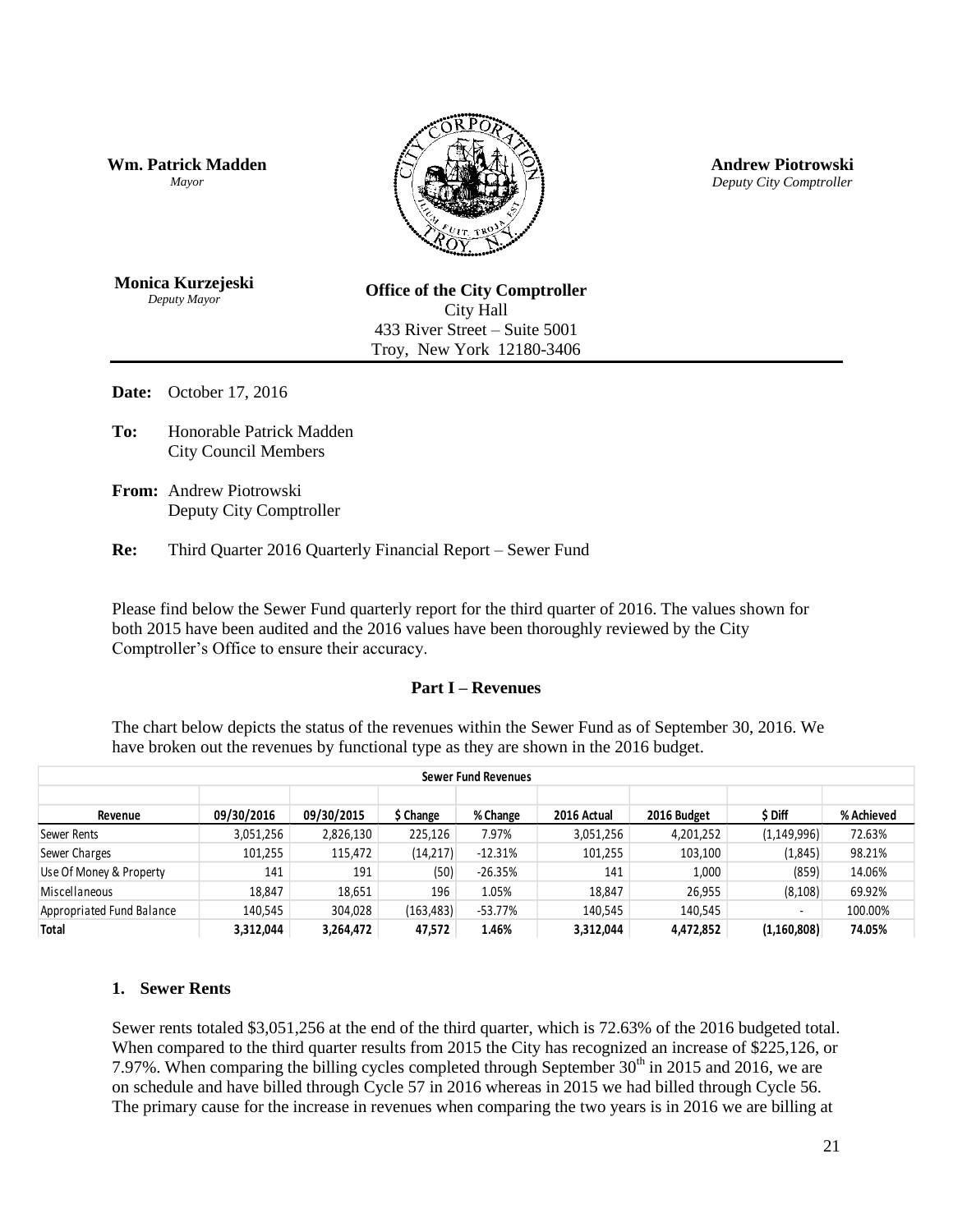a full year of the City sewer rate equaling 85% of the City water rate. This legislation went into effect January 1, 2015 but the bills are based on the date meters are read and not the actual bill date. Based on the way the reading schedule is assembled, bills with read dates including the new rate period were not issued until the second quarter of 2015. Thus, the first quarter of 2015 reflected revenues recognized at the rate prior to the increase.

# **2. Sewer Charges**

Revenues from sewer charges totaled \$101,255 as of September 30, 2016, a decrease of 12.31% from 2015. The 2016 total is 98.21% of the 2016 budgeted total of \$103,100. Revenues in this grouping are driven primarily by interest and penalties that accrue on delinquent accounts. While revenue declining from 2015 to 2016 may appear as a negative connotation for the Sewer Fund, the City Comptroller's Office views this as a positive. The decline in interest and penalties reflects that property owners are paying their water bills in a timelier manner than in 2015. This allows for improved cash flow within the Sewer Fund.

# **3. Use Of Money And Property**

Revenues from the use of money and property, made up interest earned on the Sewer Fund's investment accounts, totaled \$141 at the end of the third quarter which is 14.06% of the 2016 budget. When compared to the 2015 total of \$191 this is a decrease of 26.35% or \$50.

# **4. Miscellaneous**

Miscellaneous revenues are comprised of contributions from employees for the City's health insurance plan as contractually negotiated. This totaled \$18,847 at the end of the third quarter, which is an increase of \$196, or 1.05%, when compared to the 2015. The 2016 total represents 69.92% of the budgeted total for this fiscal year.

## **5. Appropriated Fund Balance**

Appropriated fund balance represents encumbrances held for future purchase orders for goods or services within the Sewer Fund. This total at the end of the third quarter is \$140,545. The cause for the decrease of \$163,483 when compared to 2015 has been caused by the City Comptroller's Office reviewing outstanding encumbrances and cancelling outstanding purchase orders that have covered a time period exceeding one year.

## **Conclusion**

Revenues in the Sewer Fund totaled \$3,312,044 as of September 30, 2016 which is 74.05% of the 2016 budgeted total. When comparing the actual results of 2016 to 2015 over the same time period, the City has recognized an increase of \$47,572 or 1.46%. The reason for the increase is caused by the full year of sewer rents being recognized at 85% of the City water rate.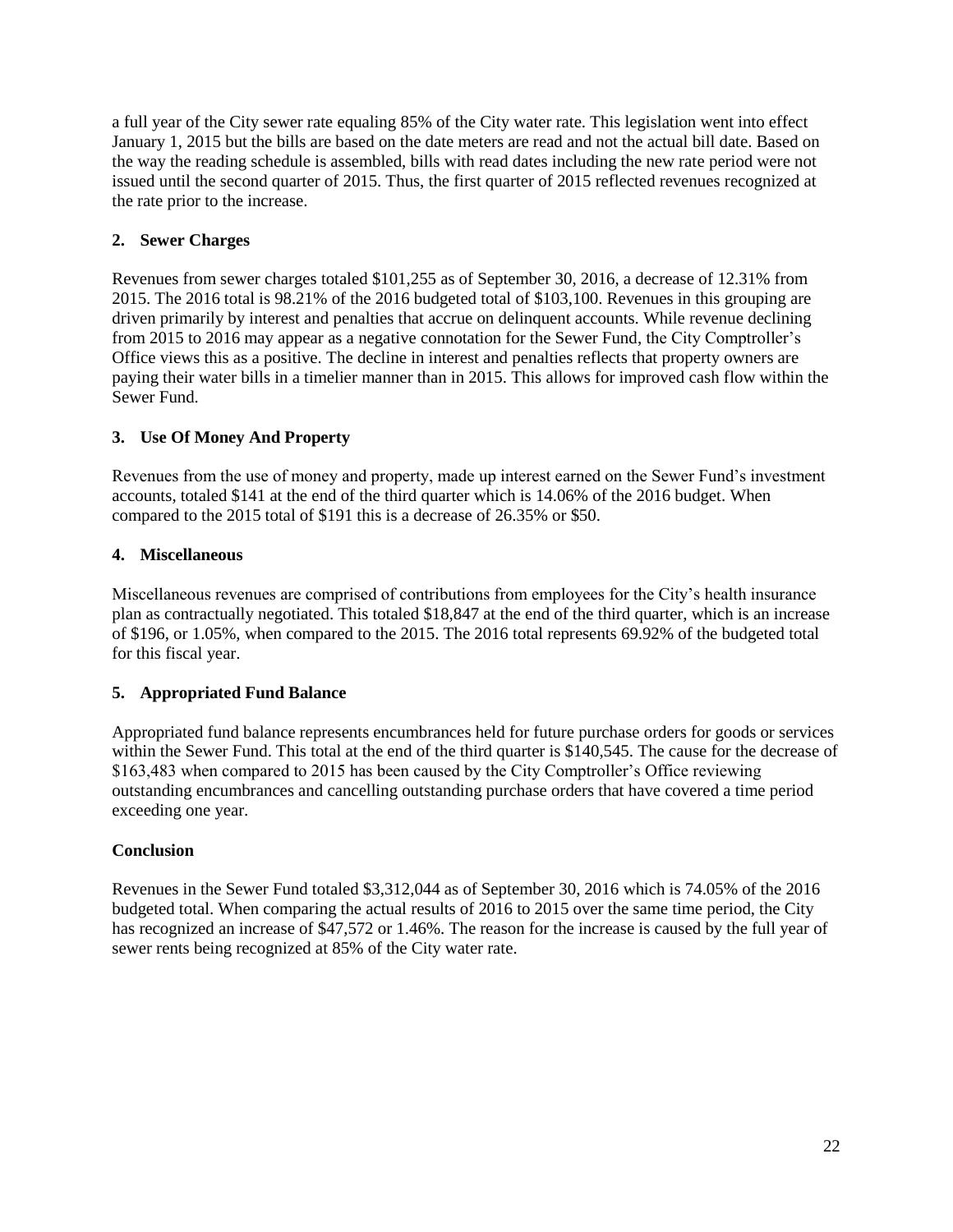#### **Part II – Expenditures**

|                                          |                |                | <b>Sewer Fund Expenditures</b> |                          |                          |                                  |           |            |
|------------------------------------------|----------------|----------------|--------------------------------|--------------------------|--------------------------|----------------------------------|-----------|------------|
|                                          |                |                |                                |                          |                          |                                  |           |            |
| Expenditure                              | 09/30/2016     | 09/30/2015     | $$$ Change                     |                          |                          | % Change 2016 Actual 2016 Budget | \$ Rem    | % Expended |
| Code 1 - Salaries                        |                |                |                                |                          |                          |                                  |           |            |
| <b>Permanent Salaries</b>                | 555,842        | 556,419        | (576)                          | $-0.10%$                 | 555,842                  | 805,518                          | 249,676   | 69.00%     |
| <b>Temporary Salaries</b>                |                | 23,371         |                                | $(23,371)$ -100.00%      | $\blacksquare$           | 32,500                           | 32,500    | 0.00%      |
| Overtime                                 | 57,401         | 40,349         | 17,053                         | 42.26%                   | 57,401                   | 85,000                           | 27,599    | 67.53%     |
| Misc. Other                              |                | $\Box$         | $\overline{\phantom{a}}$       | $\overline{\phantom{a}}$ | $\overline{\phantom{a}}$ | 15,750                           | 15,750    | 0.00%      |
| <b>Total Code 1</b>                      | 613,244        | 620,138        | (6,895)                        | $-1.11%$                 | 613,244                  | 938,768                          | 325,524   | 65.32%     |
| Code 2 - Equipment                       | $\blacksquare$ | 13,900         |                                | $(13,900)$ -100.00%      | $\blacksquare$           | 10,000                           | 10,000    | 0.00%      |
| <b>Code 3 - Materials &amp; Supplies</b> | 238,596        | 194,496        | 44,101                         | 22.67%                   | 238,596                  | 240,194                          | 1,597     | 99.33%     |
|                                          |                |                |                                |                          |                          |                                  |           |            |
| <b>Code 4 - Contractual Services</b>     |                |                |                                |                          |                          |                                  |           |            |
| Utilities                                | 4,997          | 5,429          | (432)                          | $-7.95%$                 | 4,997                    | 15,860                           | 10,863    | 31.51%     |
| Repairs & Rentals                        | 150,211        | 509,172        | (358, 961)                     | $-70.50%$                | 150,211                  | 168,831                          | 18,620    | 88.97%     |
| Insurance                                | 14,616         | 14,498         | 118                            | 0.81%                    | 14,616                   | 13,250                           | (1,366)   | 110.31%    |
| Consultant Services                      | 22,286         | 5,051          | 17,236                         | 341.23%                  | 22,286                   | 47,337                           | 25,051    | 47.08%     |
| Training                                 |                |                |                                |                          |                          | 100                              | 100       | 0.00%      |
| Judgements & Claims                      | 233,000        | 159,093        | 73,907                         | 46.46%                   | 233,000                  | 327,520                          | 94,520    | 71.14%     |
| Contingencies                            |                | $\overline{a}$ |                                | $\overline{a}$           | $\overline{a}$           | 102,000                          | 102,000   | 0.00%      |
| Uniforms                                 | 4,438          | 5,349          | (911)                          | $-17.03%$                | 4,438                    | 8,500                            | 4,062     | 52.21%     |
| Due To Other Funds                       | 359,407        | 359,407        |                                | 0.00%                    | 359,407                  | 479,332                          | 119,925   | 74.98%     |
| <b>Total Code 4</b>                      | 788,956        | 1,057,999      | (269, 043)                     | $-25.43%$                | 788,956                  | 1,162,730                        | 373,775   | 67.85%     |
| Code 6/7 - Debt Service                  | 61,373         | 60,705         | 668                            | 1.10%                    | 61,373                   | 74,548                           | 13,175    | 82.33%     |
| Code 8 - Benefits                        |                |                |                                |                          |                          |                                  |           |            |
| Pension                                  | 33,694         | $\omega$       | 33,694                         | $\Box$                   | 33,694                   | 132,638                          | 98,944    | 25.40%     |
| Healthcare                               | 220,909        | 226,817        | (5,909)                        | $-2.60%$                 | 220,909                  | 299,761                          | 78,852    | 73.69%     |
| Dental                                   | 11,181         | 12,299         | (1, 118)                       | $-9.09%$                 | 11,181                   | 14,897                           | 3,716     | 75.06%     |
| Social Security                          | 45,476         | 46,057         | (581)                          | $-1.26%$                 | 45,476                   | 71,816                           | 26,340    | 63.32%     |
| Worker's Compensation                    | 17,031         | 16,133         | 898                            | 5.57%                    | 17,031                   | 25,000                           | 7,969     | 68.12%     |
| <b>Total Code 8</b>                      | 328,291        | 301,306        | 26,985                         | 8.96%                    | 328,291                  | 544,112                          | 215,821   | 60.34%     |
| <b>Code 9 - Interfund Transfers</b>      | $\blacksquare$ |                |                                |                          | $\blacksquare$           | 1,502,500                        | 1,502,500 | 0.00%      |
|                                          | 2,030,459      |                | (218,084)                      | $-9.70%$                 |                          |                                  |           |            |
| <b>Grand Total</b>                       |                | 2,248,544      |                                |                          | 2,030,459                | 4,472,852                        | 2,442,393 | 45.40%     |

### **1. Code 1 – Salaries**

Salaries in the Sewer Fund totaled \$613,244 at the end of the third quarter, which is 65.32% of the 2016 budget. Costs have decreased by 1.11%, or \$6,895 when compared to 2015.

Permanent salary costs amounted to \$555,842, which is 69.00% of the 2016 budget and a very marginal decrease of 0.10% when compared to 2015. This represents the lack of turnover within the Sewer Fund which allows for reliable and stable employees.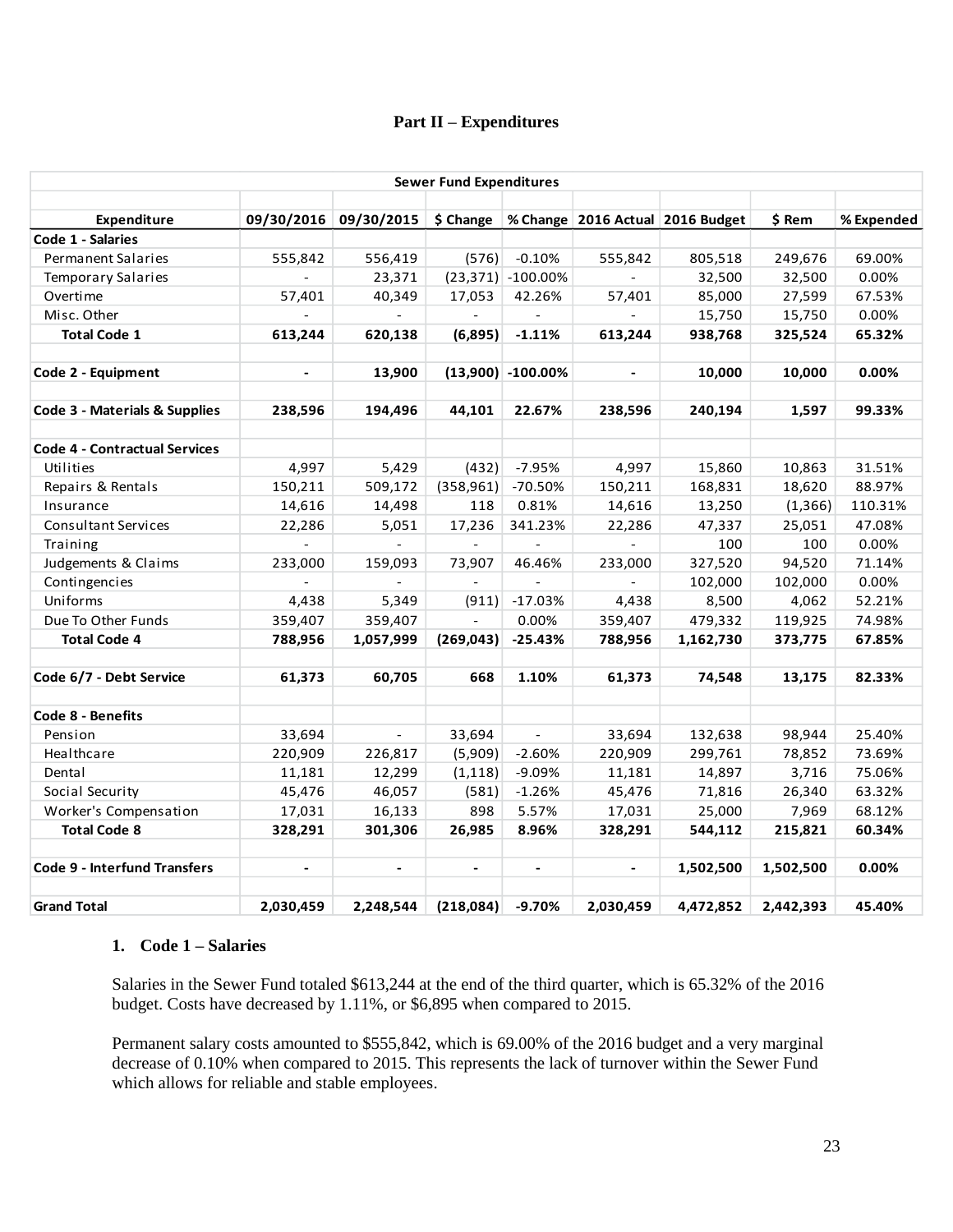Overtime has increased by 42.26% when compared to the third quarter of 2015, with a total of \$57,401 as of September 30, 2016. This was caused by the repairs that were needed for the sinkhole on Campbell Avenue. While there has been an increase it should be noted that only 67.53% of the 2016 budget has been expended for overtime.

## **2. Code 2 – Equipment**

Despite having an amount budgeted for equipment there have been no purchases made during the first nine months of 2016.

## **3. Code 3 – Materials & Supplies**

Expenditures for materials and supplies totaled \$238,596 at the end of the third quarter which is 99.33% of the 2016 adjusted budget. When compared to the 2015 nine month total there has been an increase of \$44,101, or 22.67%. In reviewing the annual costs the cause for both the almost the entire budget being used and the increase from 2015 is attributable to the replenishment of the inventory maintained within the Sewer Fund for future repairs needed.

### **4. Code 4 – Contractual Services**

The total for contractual service expenditures in the Sewer Fund is \$788,956 as of September 30, 2016, which is 67.85% of the 2016 budgeted total. This is a decrease from 2015, when the total was \$1,057,999, of 25.43% or \$269,043.

The primary cause for the overall decrease is in costs relating to repairs and rentals, which totaled \$150,211. In 2015 the total was \$509,172; therefore the 2016 has decreased by \$358,961 or 70.50%. The cause for this decline is caused by the Combined Sewer Overflow Project as in prior years the City was able to expend monies for the project to be credited against the local share of the project. In 2016 this was not able to occur due to the regulations pursuant to the consent order. Costs for the project are now administered through the Local Development Corporation established with the other municipalities involved in the consent order.

Consultant services, totaling \$22,286 as of September  $30<sup>th</sup>$ , have increased by \$17,236 when compared to the third quarter total of 2015. The costs associated with repairing the sinkhole on Campbell Avenue and then repaving created this increase.

It is important to note that the expenditures classified as "Due To Other Funds" are for payments made by the Sewer Fund to the City's General and Water Funds for services provided by each of these funds respectively.

## **5. Code 6/7 – Debt Service**

Debt service costs were \$61,373 at the end of the third quarter which is 82.33% of the 2016 budget. There has been a marginal increase of 1.10% when comparing the 2016 total to the 2015 total of \$60,705. It should be noted that there is one final payment to be made during the fourth quarter for Sewer Fund debt service.

#### **6. Code 8 – Benefits**

Employee benefit costs were \$328,291 as of September 30, 2016 which is 60.34% of the 2016 budgeted total. This is an increase of 8.96%, or \$26,985, from the nine month 2015 total of \$301,306.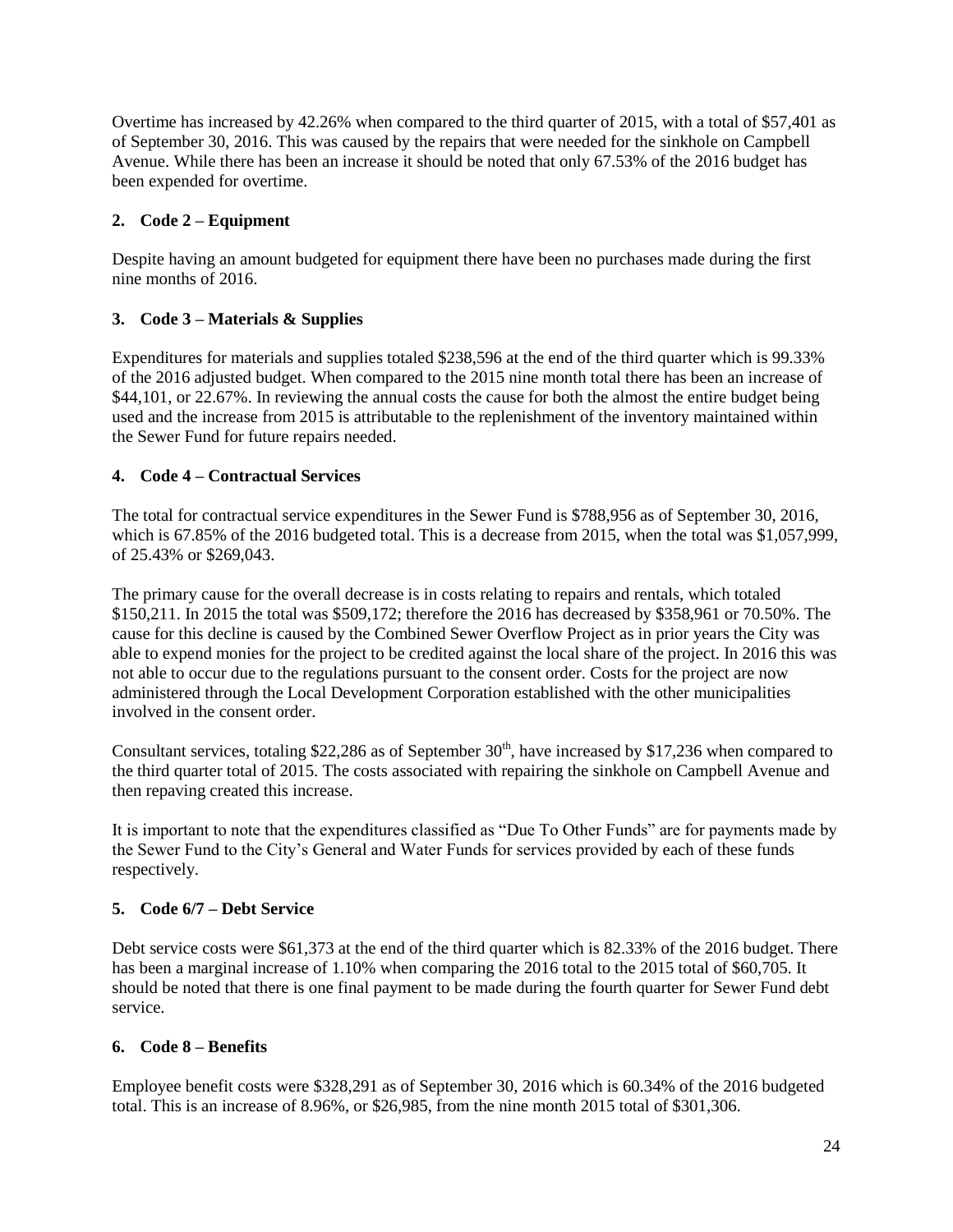The cause for the increase is for pension costs being recognized during the first quarter of 2016 whereas they were not in 2015 or prior. The recognition is caused by the City changing their model for the recognition and budgeting of pension costs in 2015. The model is based on recognizing costs based on a calendar year, not New York State's fiscal year as it was done historically, with this model being placed into effect in 2015. The City recognizes pension costs on an actual basis once the bills are received from the New York State Retirement System. The first quarter costs were included on the bill that was paid in December of 2015.

Health and dental insurance have both decreased in the Sewer Fund when compared to 2015. These costs are based on a weighted average across the three operating funds of the City. Therefore the decrease in both expenditure types is caused by the Sewer Fund's weighted average decreasing from 2015 to 2016.

### **7. Code 9 – Interfund Transfers**

The transfer to the Debt Service Fund will be recorded during the fourth quarter of 2016. This transfer will be to provide monies for future debt payments for the Combined Sewer Overflow Project.

### **Conclusion**

Expenditures in the Sewer Fund totaled \$2,030,459 as of September 30, 2016 which is 45.40% of the total Sewer Fund budget. The reason why a low percentage of the budget has been expended is because the transfer to the Debt Service Fund totaling \$1,502,500 will be made in the fourth quarter.

The 2015 third quarter total as \$2,248,544; therefore in comparison costs in 2016 have decreased by \$218,084 or 9.70%. The primary cause for this is caused by the difference in recognition of Combined Sewer Overflow costs from 2015 to 2016. In 2015 costs were recognized as they were expended within the City. In 2016 due to the Local Development Corporation issuing debt for the project, the costs will be recognized by a transfer to the Debt Service Fund in the fourth quarter.

|                     | 2016      | 2015      | <b>Difference</b> |
|---------------------|-----------|-----------|-------------------|
| <b>Revenues</b>     | 3,312,044 | 3,264,472 | 47,572            |
|                     |           |           |                   |
| <b>Expenditures</b> | 2,030,459 | 2,248,544 | (218,085)         |
|                     |           |           |                   |
| <b>Difference</b>   | 1,281,585 | 1,015,928 | 265,657           |

**Part III – Final Conclusion On The Sewer Fund As Of September 30, 2016**

As of September 30, 2016 there is a surplus in the Sewer Fund of \$1,281,585. This is an increase of \$265,657 in comparison to 2015 when the surplus was \$1,015,585. The cause for this increase is revenues being received for the entire fiscal year at 85% of the water rate whereas in 2015 the first quarter was based on the prior rate.

Given the surplus total at the end of the third quarter, there will be an overall surplus in the Sewer Fund at the end of 2016 after the transfer to the Debt Service Fund barring any unforeseen major expenditure. This will allow for the Sewer Fund balance to continue growing, thus, creating a healthier financial condition of the fund. The City Comptroller's Office will continue to track the fund closely throughout the final three months to have a clear picture of where the fund will close the year.